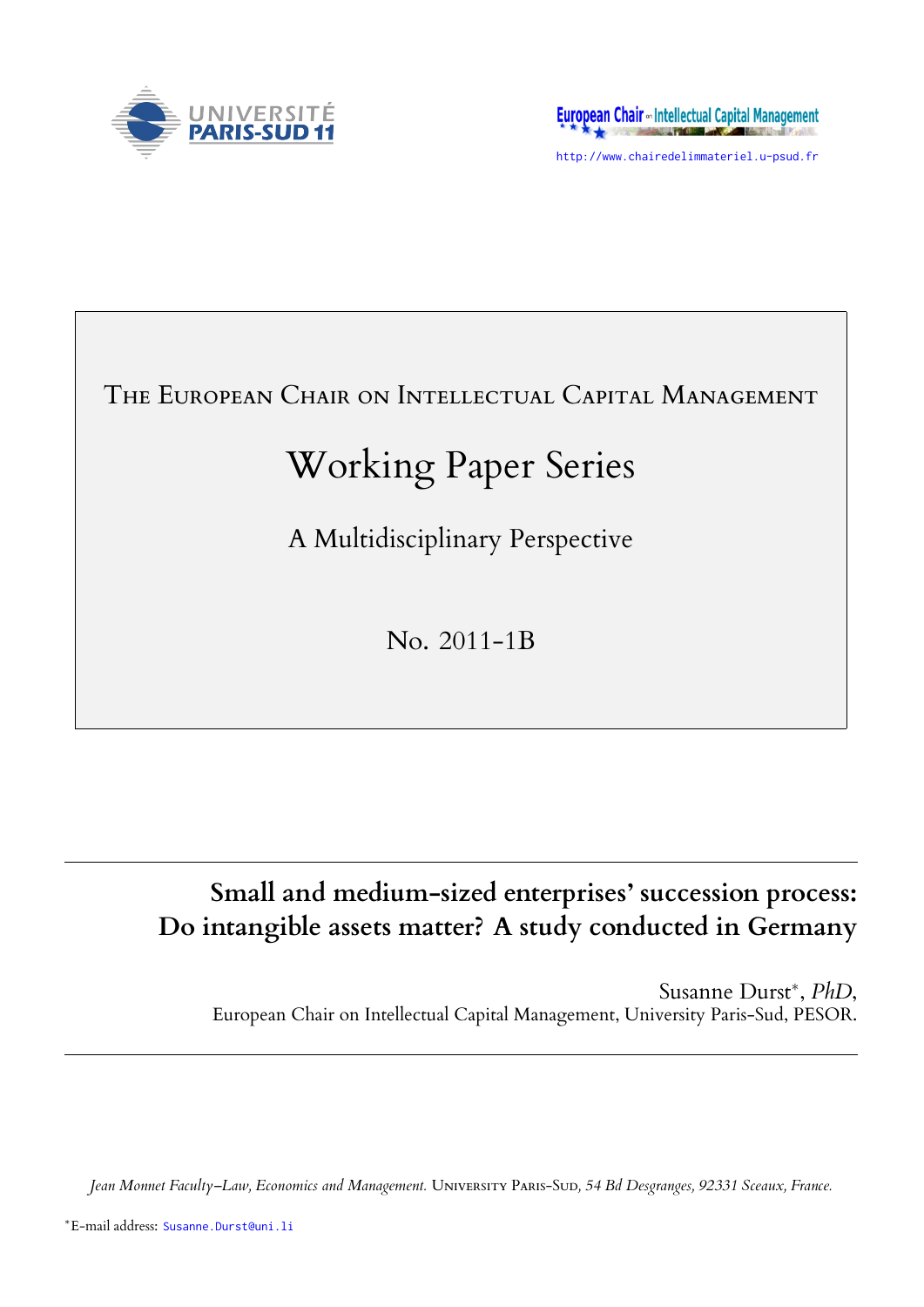# **1 General overview and purpose of the** business exchange 'nexxt-change' provided by, amongst **study**

#### **1.1 Background**

While a multitude of articles have focused on start-ups (new ventures) (e.g., Delmar & Shane, 2004; De Clercq & Arenius, 2006; Townsend, Busenitz & Arthurs, 2010) a lack of articles deal with company succession as an alternative way of embarking on entrepreneurial activities is apparent. This is surprising since, according to the Austrian Institute for SME Research (2004), the survival rate for company formations through company succession is higher than that for new venture creations. Although the latter might be relevant in terms of job creation (Bridge, O´Neill & Cromie, 2003), according to Pasanen and Laukkanen (2006), most jobs are created by already established rather than new SMEs. The situation outlined above presents something of a contradiction to changing demographic trends, which will reduce the pool of prospective successors, to attitudes toward self-employment, and to the increasing number of SMEs waiting to be transferred (Commission of the European Communities, 2006). With regard to the latter, according to estimations of the Commission of the European Communities (2006), one third of all European Union (EU) entrepreneurs will leave within the next ten years. In absolute terms, this means that approximately 690,000 SMEs will be transferred every year, concerning 2.8 million jobs. The Commission further presents national data: for Germany, it is expected that 354,000 SMEs will change hands over the next five years. France estimates a transfer potential of 600.000 SMEs within the next ten years. The Small Business Service of the UK discovered that one third of all SMEs are facing age-related transfer. A survey on SME succession conducted by the Canadian Federation of Independent Business (CFIB) shows that 71% of SME owners are expected to terminate their entrepreneurial engagement within the next ten years (Bruce & Picard, 2006). Additionally, it has to be mentioned that in Germany succession within the family is decreasing (Kerkhoff, Ballarini & Keese, 2004; Schlömer & Kay, 2008) as well, which can be, amongst others, regarded as a consequence of the changes in demography. A failure in company succession is usually connected to a loss of employment, which can have a great impact on an economy's prosperity (Carter & Jones-Evans, 2006). This brief discussion highlights the particular prominence of the aspect of company succession.

Taking the market situation as discussed above, it can be reasoned that non-family successors take on a critical role, which induces them in a position to select the company that best matches their expectations. This 'investor market' is confirmed by taking a glance at the online

others, the German Federal Ministry of Economics and Technology. The number of firms waiting to be transferred exceeds the number of potential successors. This situation might also lead to an enhancement of activities regarding company succession as an alternative to become an entrepreneur. In order to secure the continuity of the German economy there is a need for a body of knowledge regarding non-family successors and their concerns. This study focuses on these individuals.

In the past decades, a change regarding the critical assets in firms can be observed. In addition to financial and physical assets, intangible assets are now considered crucial to the success of all organisations (Spender, 1996). Intangible asset "is a claim to future benefits that does not have a physical or financial (a stock or a bond) embodiment" (Lev, 2001, p. 5). In the meantime, it is acknowledged that intangibles are the main driver of company value and growth in most industries (Hand & Lev, 2003). A central feature of intangible assets is their future perspective. This means that their focus is on future success potential and not on past performance. Edvinsson (2005) links intangibles to a new management perspective targeted at long-term rather than short-term profit, thus addressing the issue of sustainability. This perspective is apparently found in many German SMEs, where management behaviour is often based on a more long-term and ethical approach rather than the short-term satisfaction of financial stakeholder requirements (Edvinsson & Kivikas, 2007).

Nonaka, Toyama & Konno (2001) argue that prospective investors view intangibles as a key resource in their deliberations. Following this notion, it can be argued that companies of all sizes are increasingly prompted to spot these resources as their most precious assets and staff as the most sought-after resources. This is concurrent with the observation of the investors´ increasing demand for information about intangibles in order to better understand the real value of the firm "which is only marginally based on material or financial assets" (DG Research, 2006, p. 105).

With company succession, a primary concern is whether the company in focus has the potential for a sustained existence. Consequently, a business transfer will also be assessed as a failure when the company enters a state of crisis or consequently disappears from the market shortly after succession has taken place. One explanation for this short-term failure could be that the successors have not analysed the firm's assets thoroughly enough (Ballarini & Keese, 2006). Perhaps they relied too strongly on past business performance and overlooked future prospects. Consequences of a high number of failed business transfers to economies are evident.

The importance of strategic aspects in general (Dyck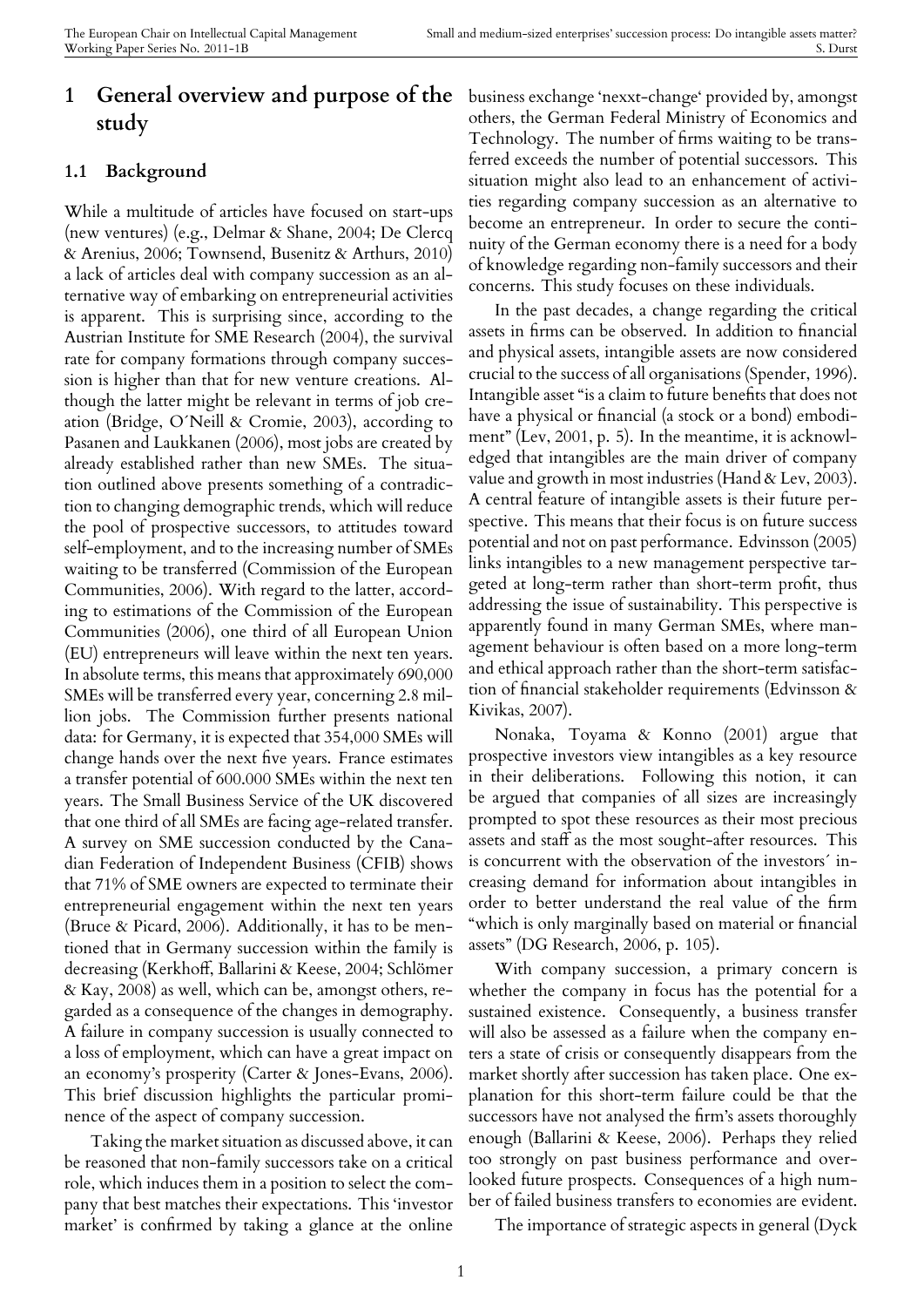et al., 2002) and of intangible assets in company succession seems to be neglected in the academic literature so far. Instead in respect of company succession the main focus of investigations has been directed to succession and tax planning and to family-related issues (Morris, Williams & Nel, 1996). Especially the latter represents a research area of great interest (e.g., Birley, 1986; Malinen & Stenholm, 2002; Cabrera-Suárez, 2005). In the case of non-family succession it is the question of chief executive officer (CEO) succession in large companies which has attracted most attention (Bagby, 2004).

Only recently, some research activities can be found to have a particular focal point on knowledge transfer in company succession (e.g., Amelingmeyer & Amelingmeyer, 2005; Pick & Bouncken, 2005; Bracci & Vagnoni, 2005). To date, these studies commonly represent theoretical (conceptual) papers. Furthermore, if primary research is planned a focus on family businesses is still observable (e.g., Bracci & Vagnoni, 2005).

The humble research attention may be a result of the fact that the intangible assets phenomenon is a relatively young field of study. One in which the increased interest had been shown only during the last decades of the previous century. Additionally, the missing curiosity can also be the result of a rather monetary perspective when dealing with the topic of company succession. On a more general level, it further appears that possible implications of company succession due to changes in demography are undervalued until now.

In view of the agreement regarding the central importance of succession issues in general (Kesner & Sebora, 1994; Pitcher, Chreim & Kisfalvi, 2000) and in SMEs in particular (Morris et al., 1997; Giambatista, Rowe & Riaz, 2005), the lack of information available on the relevance of intangibles in company succession represents a deficiency which this study endeavours to tackle. Due to demographic trends and the increasing meaning of intangible assets to companies as outlined above it is clear that there is the need to gain a far better understanding of the perceived relevance of intangible assets to nonfamily successors in SMEs. Consequently, this understanding is regarded as a contribution to the body of knowledge.

#### **1.2 Location of research**

This research is concerned with two fields of research: company succession in SMEs and intangible assets.

#### **1.3 Company succession**

In this study company succession is defined as the transfer of the property and/or management of a firm from one individual to another (Ip & Jacobs, 2006). For company succession to be regarded as a success a multitude of variables must be taken into account. In the case of nonfamily succession, representing the focus of this thesis, the available funds represent a critical point; however, the underlying assumption is that the intent to takeover a business and consequently its selection is mainly based on other factors<sup>1</sup>. In this research it is hypothesised that prospective non-family successors will be interested in those companies offering future prospects, which may in turn improv[e t](#page-2-0)he likelihood of financial support.

Company succession is viewed as a process, which comprises several stages. The focus of this study is on a specific subset of this process, namely the preparation stage. This stage comprises the search for and analysis of potential target companies. Thus in this stage company analysis takes a critical role. After that (non-family) successors are able to make a distinction between attractive companies and less attractive companies regarding their acquisition intentions. In this study, non-family successors are defined as individuals or teams of individuals from outside the family who are interested in starting a business through buying an existing business.

#### **1.4 Intangible assets**

Intangible assets are described as the core non-monetary resources, lacking physical substance that are able to contribute to future benefits in firms (based on Lev, 2001; Andriessen, 2004). Taking the view of intangible assets as critical resources of company success, in this study it is anticipated that this issue would prove to be of particular significance with regard to company succession as well. Thus, it is expected that a company's future prospects is predicated on its inherent intangibles which in turn justify a financial investment by non-family successors. Based on it the focus of this study is on the exploration of relevant intangible assets with regard to business acquisition intentions as perceived by external successors. This in turn means that the study's focus is not on valuation or measurement issues regarding these assets.

#### **1.5 Traditional SMEs**

The focus is chiefly on traditional SMEs and not on knowledge-intensive SMEs representing the focus of most research into intangibles so far (e.g., Hayton, 2005). In this study, a traditional SME is understood as a company that can be assigned to the traditional value chain business model. This means that this company produces a product or a service. On the other hand, a knowledgeintensive SME is more likely to be assigned to the shop or network business model, meaning that problem solution

<span id="page-2-0"></span><sup>&</sup>lt;sup>1</sup>It is assumed that the companies in question fit within the available financial frame of the prospective successor.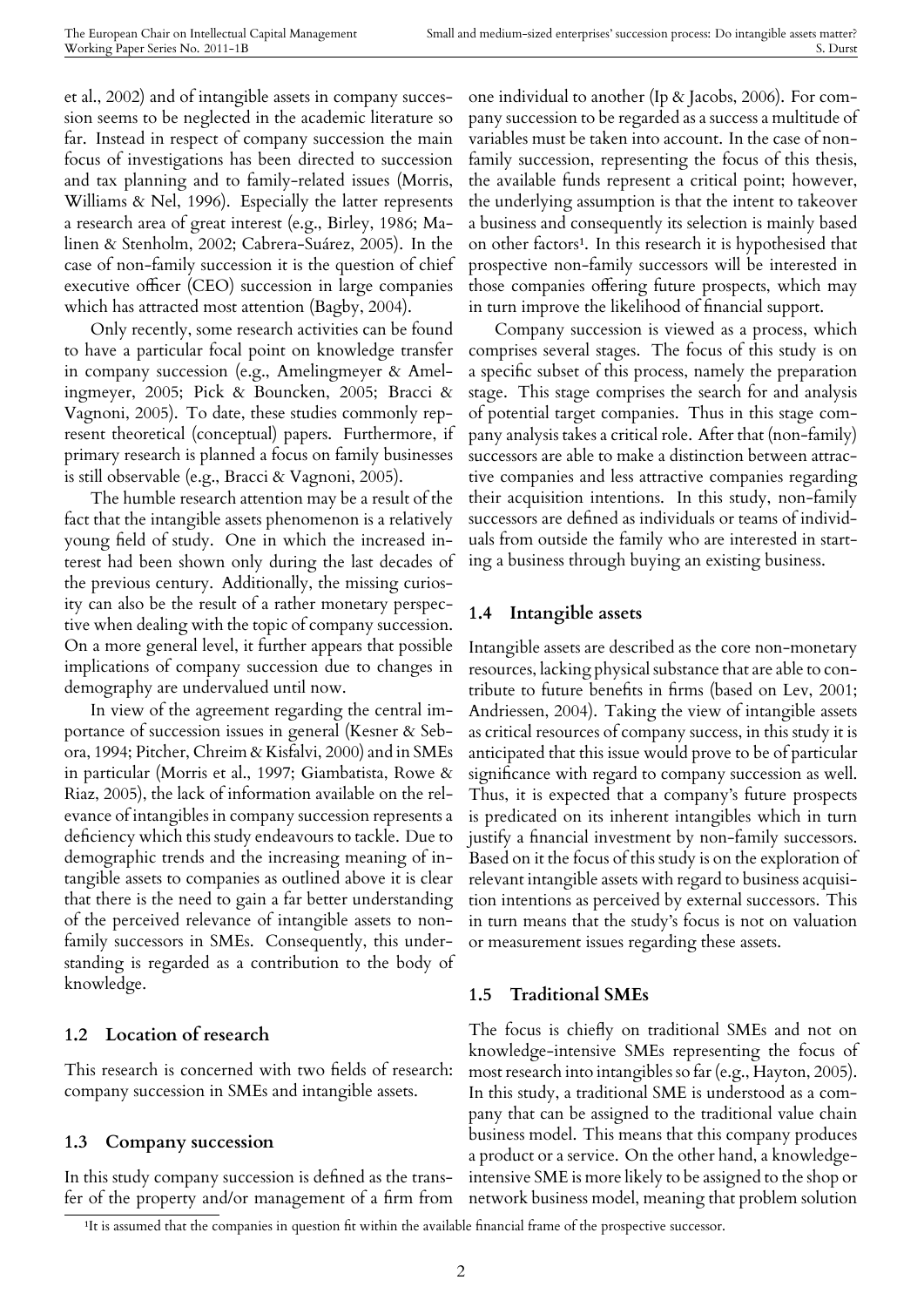(the former) or mediation (the latter) represent the company's core tasks (Burgman & Roos, 2007). The rationale for selecting traditional SMEs was that they account for the majority of SMEs in Germany. Accordingly, they also represent the majority of companies, which are waiting to be transferred, as knowledge-intensive companies are mainly of young age (Burgman & Roos, 2007).

Furthermore, these companies especially the smaller they are appear to be highly dependent on intangible assets (Roos, Pike & Fernström, 2005). Thus, it can be argued that intangibles are not only of importance to knowledge-intensive companies (Hand & Lev, 2003). Moreover, the study's emphasis is on privately held SMEs.

#### **1.6 Research aim and questions**

The aim of this research is to explore the perceived relevance of intangible assets by non-family successors as a driver of their company acquisition intentions. The findings shall be summarised in a conceptual framework describing those intangible assets that make a company attractive to this type of successor. As the study's focus is on the preparation stage, the framework to be developed will be anchored in this stage.

According to this aim the following research questions are formulated:

- 1. Which relevant intangible assets with regard to company succession in SMEs can be found in the literature in order to develop an initial conceptual framework? The answer to this question is sought through the analysis of the current company succession and intangible assets literature. In the process the specific traits of (German) SMEs are taken into account.
- 2. How well do the intangible assets in the initial framework reflect the practice of succession advisors? The answer to the second research question is examined by empirical quantitative research with advisors. The objective is to review the intangible assets derived from the literature by involving advisors from German trade associations.
- 3. How well do the intangible assets in the initial framework reflect the perception of non-family successors? The answer to the third research question is investigated by empirical qualitative research with non-family successors of German SMEs representing the core of this study. The notion is to complement the initial framework and then to develop the final framework.
- 4. How do non-family successors analyse the company? The answer to the fourth research question

is also scrutinised by empirical qualitative research with non-family successors of German SMEs.

## **2 Literature review**

#### **2.1 Company succession in small and mediumsized enterprises**

Company succession can be defined as the transfer of the property and/or management of a firm from one individual to another (Ip & Jacobs, 2006) regardless of whether this individual has family connections to the firm, already works for the firm or is an outsider (Olbrich, 2005). Gephart (1978) argues that company succession comprises the "negotiation of status of two or more members" (p. 559). Szyperski and Nathusius (1999) specify that company succession constitutes a derivative foundation as compared to the original corporate foundation, in which an entirely new company is created. Company succession can be considered as being equivalent to business start-up with all the opportunities and difficulties related to it. Thus, corporate foundation through company succession represents an alternative way of achieving entrepreneurship, albeit one which has hitherto been neglected in the current literature bearing on the subject. Selecting an existing business instead of starting a new business provides a potential successor with various benefits such as established and proven structures, or circumstances in which the business is already generating money and profits as well. Moreover, as information concerning the company is already available, financing the succession can be easier than financing a new corporate foundation (Zimmerer & Scarborough, 2008). Although these reasons appear plausible, disadvantages and challenges relating to this alternative must be reckoned with, such as the fact that assets are unlikely to be in prime condition.

Company succession can take place within a family network or outside it (buy-out). Family succession involves the transfer of the company to family member(s) (Sharma, Chrisman, & Chua, 2003), whereas in buy-out situations the company is transferred to external (nonfamily) individual(s). Buy-out activities can be further subdivided into those involving buyers from within the company and those involving buyers from outside.

According to Kesner and Sebora (1994), since succession is less frequent in SMEs than in large companies, practical experience is relatively low. Based on the latter, the authors spot an especial significance of succession in smaller firms. This is confirmed by Giambatista, Rowe and Riaz (2005) who spot a stronger need for a better understanding of succession in SMEs. Moreover, the pool of potential successors for SMEs is smaller than for larger public firms (Le Breton-Miller, Miller & Steier, 2004). In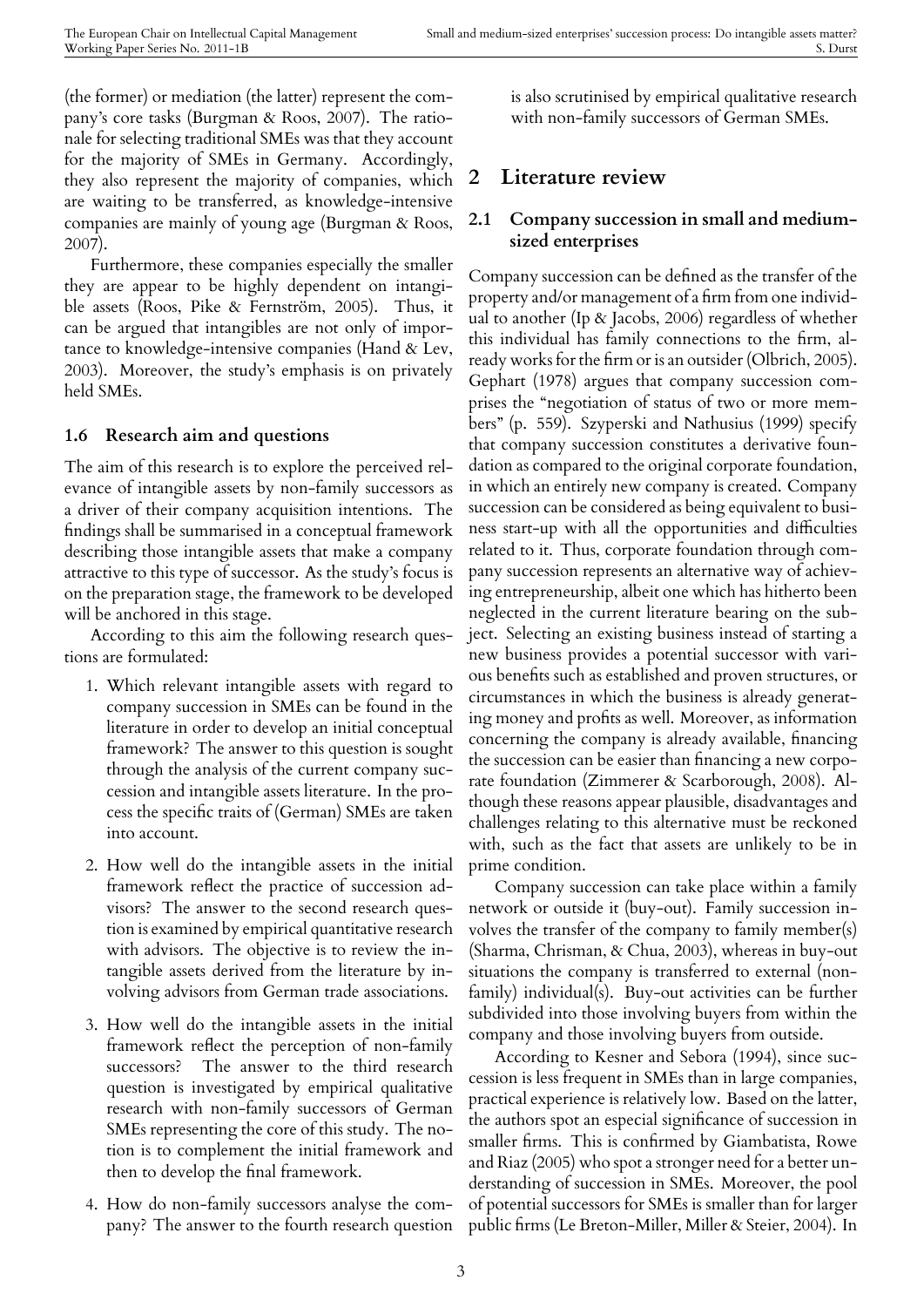´worst-case' scenarios, this results in the company being closed or its owner continuing to head the enterprise beyond the pensionable age. With reference to the former, a failure in company succession is usually connected to a loss of workplaces, which cannot be compensated by business start-ups due to a lower company size on average (Ballarini & Keese, 2006); a fact that can have a serious influence on a country's prosperity. Additionally, data show that SMEs´ survival rates over time are low, which underlines the strategic component of company succession to these firms (Morris et al., 1997).

The majority of researchers agree that succession represents a process rather than a discrete event (Gephart, 1978; Handler, 1994), and the relevant literature provides descriptions of several models by way of illustration (e.g., Handler (1989) in Handler, 1994; Ip & Jacobs, 2006; Longenecker & Schoen, 1978). For the purposes of this study, the model developed by Ballarini and Keese (2006) was applied as it deals with both sides of the succession process, it does not lay particular emphasis on family succession and its modular structure aids enquiry into the present area of investigation.

The phase relevant to this study is the preparation stage. In this phase, the successor seeks and analyses companies of interest. The company analysis, or due diligence, constitutes a crucial part of this phase. The due diligence process found in many small firms cannot be compared to that conducted in large firms in which specialists for each topic of analysis are involved (Ribeiro & Tironi, 2006). Instead, one may expect it to be a generally less comprehensive procedure of which the main part is conducted by the successors themselves. The aim of a company analysis is to reduce the degree of uncertainty relating to the target company (Zimmerer & Scarborough, 2008).

A review of the academic literature relating to company succession in general and non-family succession in particular revealed that the articles dealing with the personal side of this topic are strongly focused on the other side of the business transfer process, namely on the incumbent owner's point of view (e.g., Birley, 1986; Santora & Sarros, 1995) or that of the family (e.g., Lambrecht & Donckels, 2006; Lee, Lim, & Lim, 2003). In addition, the existing literature on company succession covers planning and controlling aspects (e.g., Ip & Jacobs, 2006; Motwani et al., 2006), the relationship between current owner and successor (e.g., Malinen & Stenholm, 2002), between succession and company performance (e.g., Haveman & Khaire, 2004; Lauterbach, Vu, & Weisberg, 1999) as well as between succession and organizational failure (e.g., Haveman, 1993). In view of the critical role played by the successor in company succession as a "bearer of ideas, planner, controller, executer and supervisor" all in one person (Szyperski &

Nathusius, 1999, p. 6) the literature was examined in greater detail, focusing on the 'successor' factor. This analysis showed that to date, most academic attention has been paid either to family succession, or in the case of non-family succession to the process of CEO succession in large firms (Wasserman, 2003). With regard to the German-speaking countries, Schulte and Wille (2006) conclude that empirical discussion of the topic in general is rare, although the economic consequences of failing to address the challenges related to pending demographic changes and the increasing number of smaller firms awaiting transferal can be serious.

#### **2.2 Intangible assets**

The key motive forces of globalisation and information technology have brought about dramatic changes in the structure of most companies. In order to remain competitive and successful companies must respond to these changes as well as to more exacting customer demands through a shift in emphasis from tangible to intangible resources. Nowadays, intangible assets are considered to be more important than they were in the 1960s, 1970s, or 1980s (Lev, 2001); although the meaning of such assets to firms is by no means new (Hall, 1993; Stewart, 1999). Already in the 1950s Penrose, in her work on the theory of growth of the firm, suggested managers to focus on the firm's intangible assets in order to differentiate from their competitors. This seminal work is regarded as the basis for the development of intangible assets in the field of business management (Roos & Pike, 2007). Eventually, the activities related to it as well as growing interest in knowledge and innovation as drivers of competitive advantage led to the concept of the resource-based view of the firm (von Krogh & Grand, 2002; Marr & Spender, 2004).

Even though an increasing number of organisations and scholars are recognising the benefits of considering intangibles a serious problem remains: No common language among scholars and practitioners has yet been established (Zambon, 2004). A possible explanation for this could be based on the divergent viewpoints of different interest groups or disciplines, or between considerations of strategy and measurement. The former is concerned with optimising the management of knowledge resources in the company in order to improve performance, whereas the latter focuses on establishing standards for organisational accounting in order to provide stakeholders with a more comprehensive and comprehensible picture of intangible assets expressed in terms of traditional monetary data (Petty & Guthrie, 2000). Accordingly, competing definitions exist. For the purposes of this study the definition of intangible assets was based on Andriessen (2004) and Lev (2001), defining them as being the core non-monetary resources (lacking physi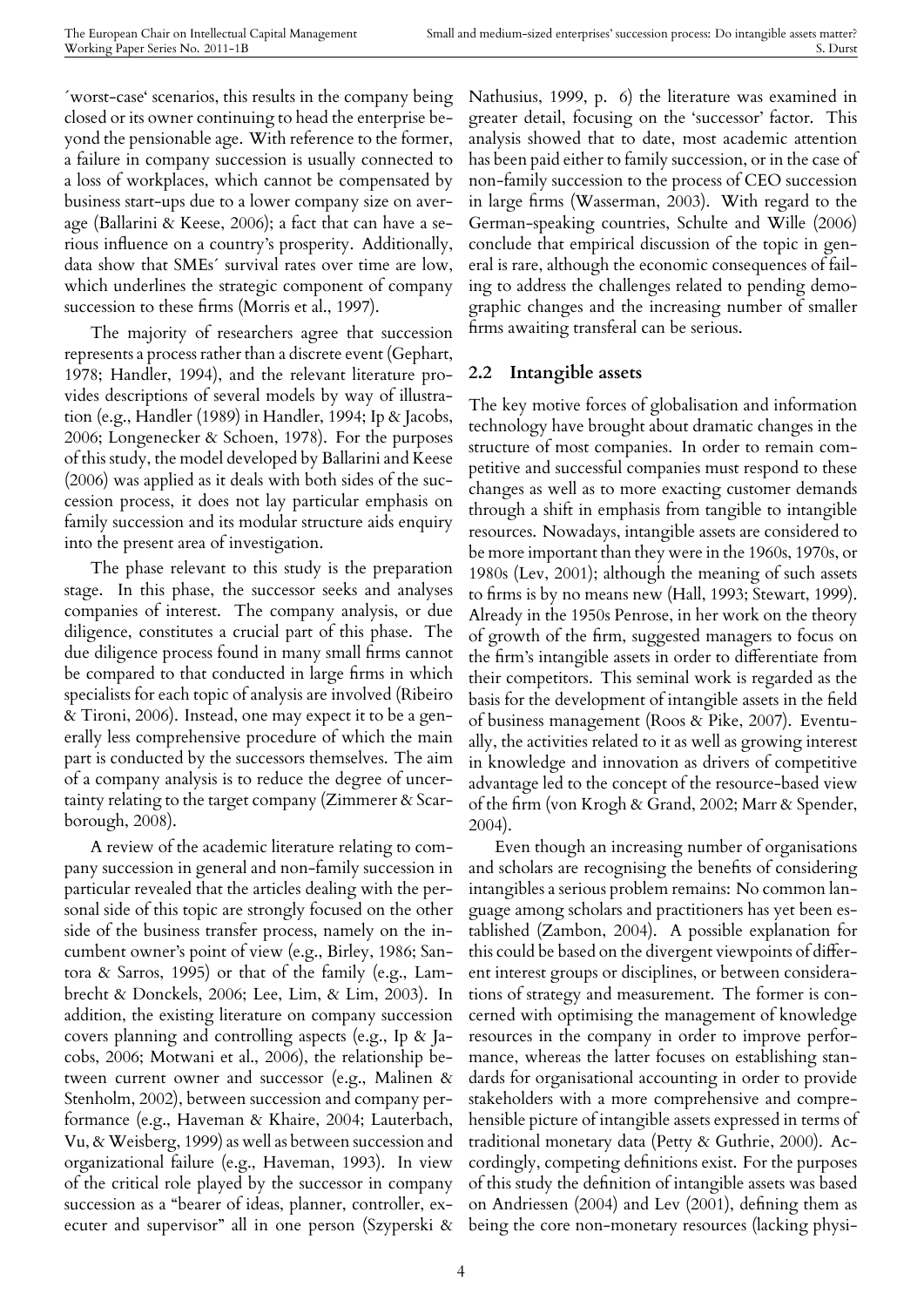cal substance) that are able to contribute to future benefits in SMEs. According to many authors, intangible assets/intellectual capital can be classified into a number of distinct types of non-physical asset. These classification schemes are an aid to understanding the nature of intangible assets. Although the issue of classification is beset with the same problem as the definition of intangibles discussed before, an increasing tendency to classify intellectual capital into human capital, structural capital and relational capital may be observed (Edvinsson & Kivikas, 2007). Human capital comprises the competence, ability, and skills of those belonging to an organisation. It is a central factor as it represents the basis for innovation and change (Bontis, 2002). The term structural capital covers everything which supports employees' productivity, such as organisational structure and processes, software, and corporate culture (Marr, 2005). Finally, relational capital embodies all the relationships with customers, suppliers and other critical partners (Roos, Bainbridge, & Jacobsen, 2001).

As a field of study, research into intangible assets is still in its infancy. Although a considerable body of literature has been published in recent years, it displays an emphasis on theoretical approaches and papers, which implement secondary data. Furthermore, the main object of study in these theoretical contributions has been large companies. The shortcomings of traditional accounting systems and consequently of financial reporting have encouraged a large amount of research involving a multitude of approaches, whereby the initial efforts can be regarded as having been inspired through practical motivation. Developments in the field of intellectual capital reporting are closely linked to individuals such as Sveiby (1997) and Edvinsson and Malone (1997), who wished to obtain a better understanding of value creation within companies. Apart from this, various national initiatives can be found focusing on intangible assets/intellectual capital reporting, such as the Danish guidelines for Intellectual Capital Statements, the German 'Wissensbilanz', or the Japanese Intellectual Assetbased management reporting schemes. However, despite the development of many different intangible assets/ intellectual capital reporting approaches only a few companies apply them to date (Zambon, 2006). An attempt to overcome this situation can be seen in the inauguration of international cooperative efforts involving organizations such as the Enhanced Business Reporting Consortium, the Japanese Ministry of Economy, Trade and Industry and the Organization for Economic Development and Cooperation. This has resulted in the establishment of the World Intellectual Capital Initiative (WICI), which was launched in Paris in Novem-

ber 2007. This initiative aims to develop a globally accepted framework for reporting non-financial information (www.worldici.com). In addition to these research activities, empirical research has also been conducted by individual academics. Some of these studies have been focused on small firms: e.g., Watters, Jackson, and Russell, 2006; Bracci and Vagnoni, 2005. Previous studies of intangible assets have tended to be concentrated on knowledge-intensive companies. However, for the investigation of company succession as an alternative means of achieving entrepreneurship such a focus on knowledge-intensive companies would be unwise, as these companies are mainly of recent foundation (Burgman & Roos, 2007), so the issue of company succession is not normally of immediate importance. Another aspect to bear in mind is that the implementation of certain reporting frameworks such as the German Wissensbilanz presupposes that firms are accustomed to applying management instruments (Bornemann & Alwert, 2007). In the small firm setting it is doubtful that this condition can be fulfilled (Jennings & Beaver, 1997).

A literature review related to the relevance of intangible assets with regard to company succession in general and external succession in particular revealed that this area remains under-researched to date. This is strange in view of intangibles' ostensible role as the key drivers of business performance, leading one to expect them to be of great interest in respect of company succession as well. Furthermore, according to Roos, Pike, and Fernström (2005) there is a correlation between firm size and dependency on intangible assets. According to these authors, the dependency on intangible assets increases in reciprocal proportion to the size of the company. This would indicate that the relevance of intangibles is not so much dependent on the industrial sector but primarily on company size.

#### **2.3 Development of initial framework**

According to Miles and Huberman (1994), conceptual frameworks take over the task to graphically or narratively explain the central issues being studied. This comprises the key factors as well as the presumed relationships among them. Frankfort-Nachmias and Nachmias (1994) take the position that conceptual frameworks represent the third level of theory². According to them, conceptual frameworks provide propositions that summarise, explain and predict a vast number of empirical observations. On the other ha[nd](#page-5-0), Henry (2008) views frameworks as visual aids that are capable of illustrating phenomena with few magnitudes.

As the focal point of this doctoral thesis is on the per-

<span id="page-5-0"></span>²The authors classify theory in four levels which are ad hoc classificatory systems, taxonomies, conceptual frameworks, and theoretical systems.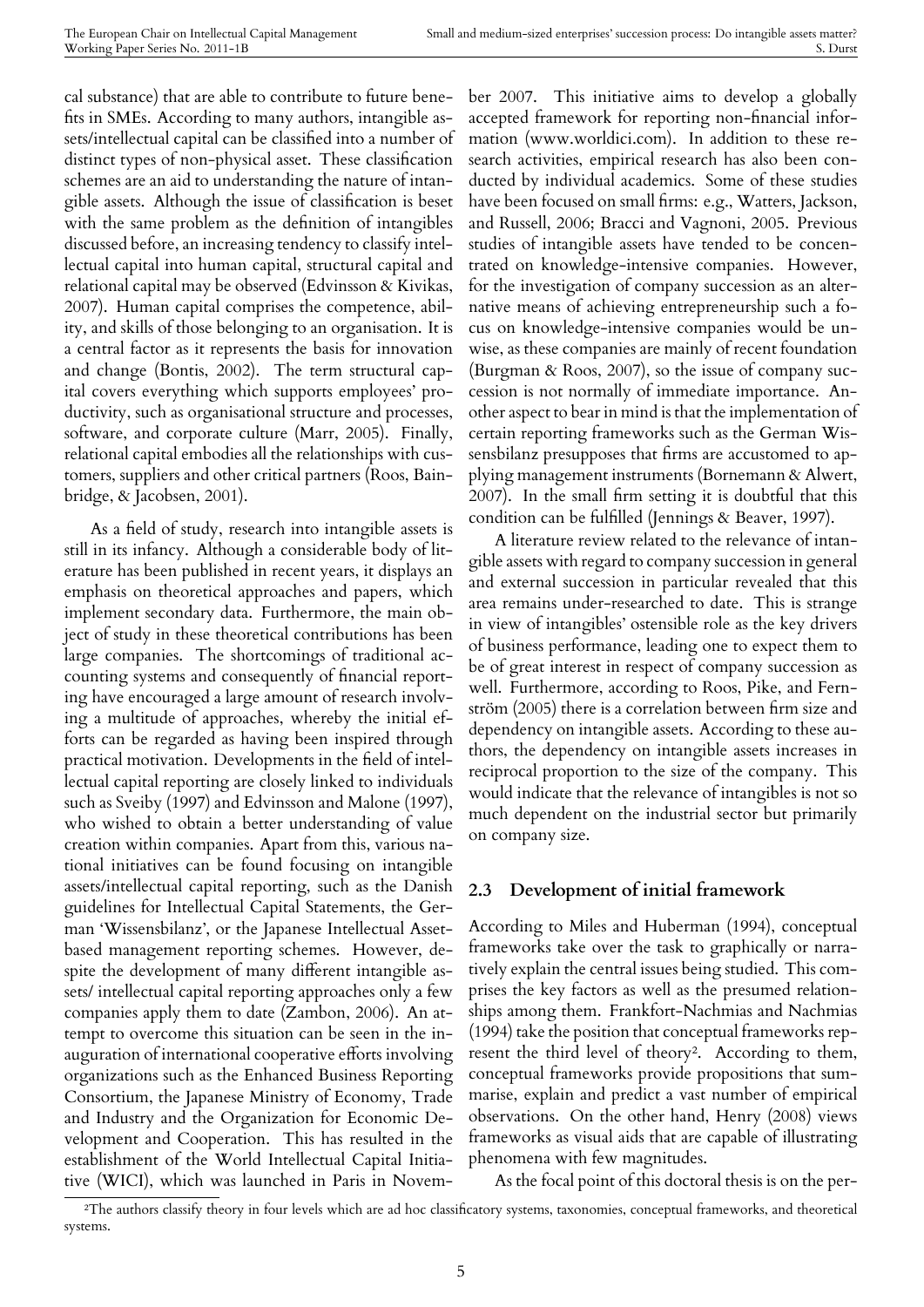ceived relevance of intangible assets by non-family successors in SMEs, the framework should map these assets accordingly in order to be tested by the following empirical studies. Because of the explorative character of this study, the application of the intellectual capital classification scheme (human capital, structural capital and relational capital) as guiding frame was considered suitable. This scheme was applied to identify potentially relevant intangible assets. Using this scheme as a starting point, previous research papers have been reviewed which focused on intangible assets having an influence on company success and thus may also provide the basis for differentiation from competitors. The rationale for focusing on these studies was that it was assumed that if these intangibles do have an influence on company success they should also be of interest to prospective successors and their acquisition intents. Thereby, if possible, particular attention was paid to empirical studies bearing relation to SMEs and their particular characteristics. The studies were identified by using databases, such as ABI/INFORM and Emerald. As keywords SME, small firm, intangible assets, intellectual capital, company success, company performance and research paper were used. Eventually, this proceeding resulted in five empirical studies, underlining the infancy status of this field of research during that time of study. These included the studies by Gallego and Rodríguez (2005); Claessen (2005); Alwert and Vorsatz (2005), BMWA (2004), and Bontis (1998). These studies were sifted and the intangible assets most frequently named were selected for the second step. The intention in this process was to include those intangibles which proved to be relevant in empirical practice with regard to company success having in mind the specific attributes of SMEs. Based on this assumption the intangibles selected were regarded as comprehensive, though in the intangible assets literature there are of course more intangibles listed.

The outcome of the first step resulted in seven intangible assets, which were employees, innovative capabilities, company culture, customers, knowledge management, organisational structure, and networks. Interestingly, none of the studies analysed considered the critical relevance of the person 'owner´. However, due to the owners´ central position in many SMEs (Berg & Koch, 2006), of whom it is said that they possess most of the human capital and relational capital (Bracci & Vagnoni, 2005), the owners should not be neglected in any consideration of company succession. Thus, this aspect was included accordingly. Moreover, instead of explicitly including other partners (e.g., suppliers) as single items, it was decided to employ the broader network concept. The rationale for this was that it was felt that the item 'network´ better takes into account that many SMEs are only at the outset of network activities (Rissbacher &

Stahl, 2003), particular when referring to the study's focus on traditional SMEs. Furthermore, a broader approach was expected to be more reasonable when addressing SMEs of different size and industry. In the second step, the eight items identified were elaborated by consulting existing literature in terms of its general relevance and with regard to company succession in SMEs.

This has led to the proposition of an initial framework (Figure 1). This framework graphically explains the course of action within the preparation stage. It incorporates the aspects of company selection and company analysis. As this study is based on the assumption that intangible assets are the critical aspects within this stage, the focus of considerations is on them. The framework is intended to fulfil three purposes (a) it illustrates the scope of this thesis, b) it is targeted to be empirically tested, and based on the latter (c) it represents the fundament for the final framework to be developed.

The intangible assets highlighted in the initial framework constitute the answer to the first research question.



Figure 1: The initial framework (illustration by researcher)

In the following, the framework is presented based on a normative approach as to be found in the literature consulted.

In this study, non-family successors are regarded as the vital element in the succession process as they represent the key actors for the creation of new value that could be reached through the establishment of a new organisation and/or an innovation, which is based on already established structures. This value can be measured by sales of products or services on a market (Bruyat & Julien, 2000).

Company succession is a process that consists of several stages. The emphasis of this study is on the preparation stage. In this stage promising companies are searched for and analysed. Usually, it can be anticipated that the first company identified is seldom regarded as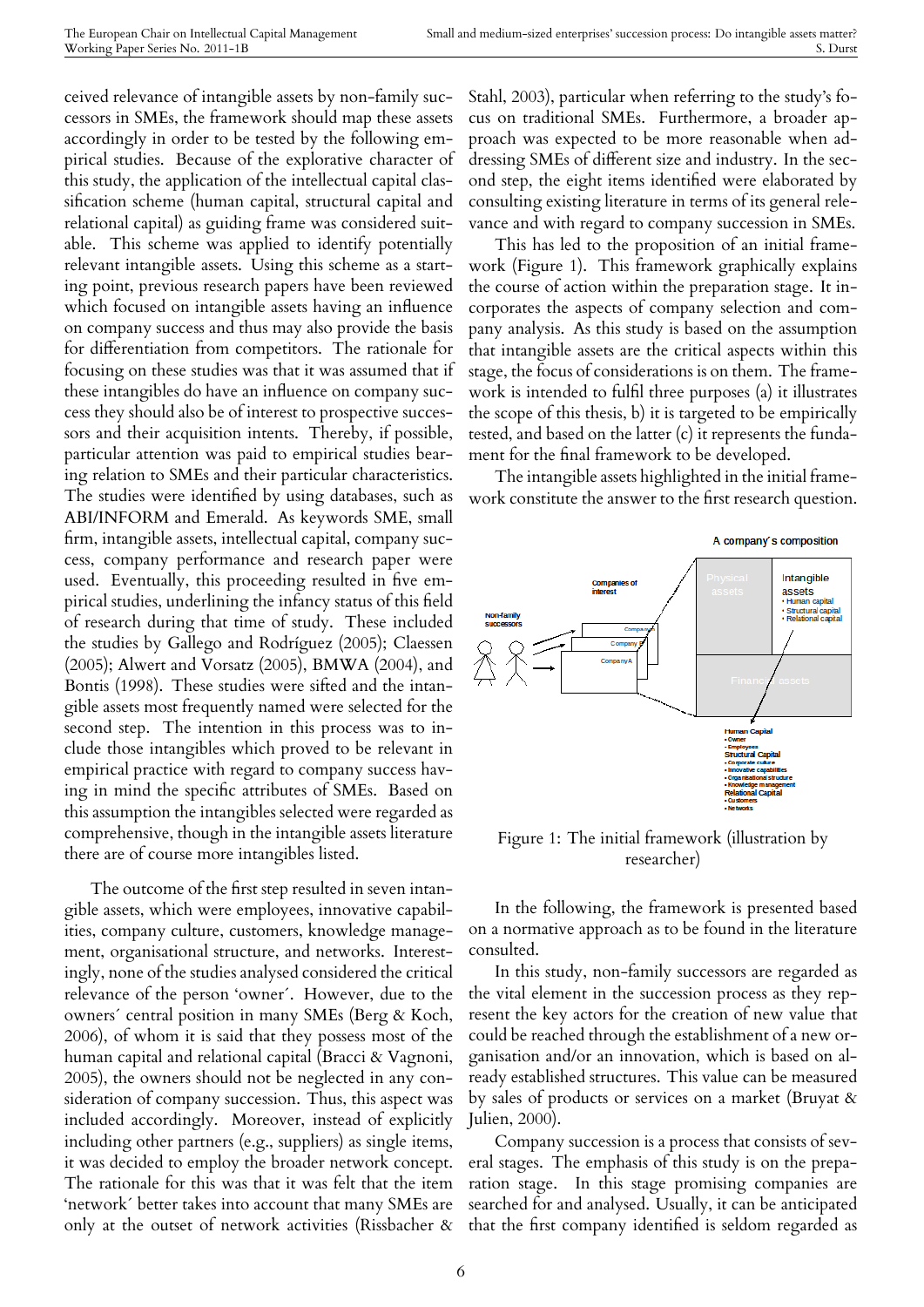the ideal one. Instead, it can be argued that prospective successors will have a closer analysis of several companies before the right firm will be identified. Although an increasing number of firms are waiting to be transferred, not all of them will comply with the non-family successors´ set of criteria (Scarborough & Zimmerer, 2001). Furthermore, it has to be highlighted that in this study it is preconditioned that the target company lies within the frame of financial possibilities. On the other hand, the search process could also end with the result that a desired company is not discovered. This would lead to the following possible solutions: (a) the would-be successors would stop the project for a while or (b) the individual would start a new venture. Of course, it is also conceivable that the prospective successors completely cease their succession activities. These options are not in the focus of this thesis.

Once an interesting company is identified the analysis stage commences. Company analysis takes on an essential part within the preparation stage as the outcome of it may lead the successor to the next stage within the succession process. The objective of a company analysis is the thorough assessment of the target company's strengths and weaknesses. Thus, the analysis´ outcome helps prospective successors to answer the question whether the company is worth an investment. A business can be regarded as a composition of tangible assets (comprising financial and physical assets) and intangible assets (Roos, Pike & Fernström, 2005). Financial resources embrace those resources that take a monetary form, such as cash, accounts receivable, loans, assets and securities of other companies (Ricceri, 2008). Whereas, physical resources comprise property, plant, machines, and equipment (Ross, Westerfield & Jaffe,  $2002$ )<sup>3</sup>.

As this thesis is based on the assumption that intangible assets are the critical aspects in non-family company succession, the focal point is on these element[s](#page-7-0) of the company's entire structure. More precisely, the focus is on specific intangible assets, which are owner, employees, customers, networks, organisational structure, corporate culture, innovative capabilities, and knowledge management. Based on the elaborations, it is proposed that these eight intangibles take on a critical role from the non-family successors´ point-of view.

These assets are assigned to the dimensions of the intellectual capital classification scheme, which are human capital, structural capital and relational capital; representing the scheme adopted in this study. The labelling of the eight intangible assets are consciously applied in a broad way as this allows continuous iterations during the process of data collection and analysis (Robson, 2002). Moreover, a broad approach is viewed as a means to prevent the framework from being too static. On the other hand, the eight intangibles can be regarded as comprehensive in view of the procedure chosen to identify them. In addition, Figure 1 clarifies that the presentation of any possible relationships between the intangible assets is, at that early stage of development, not in the focus. Because the aim of this initial framework is in the first instance to display relevant intangible assets separately. Consequently, for the moment a static approach is viewed as suitable. Resting upon these explanations, the entire construct is structured as open and organic being able to accommodate further intangibles and changes respectively; thus, taking into account the aspect of flexibility (Gallego & Rodríguez, 2005).

#### **3 Research design and methodology**

#### **3.1 Research philosophy**

Saunders, Lewis and Thornhill (2007) encourage the researcher to think about the way knowledge is developed as the research philosophy adopted shapes the procedure of doing research. To do so the authors discuss three main ways of thinking which are epistemology, ontology and axiology. Epistemology is "interested in the origins and nature of knowing and the construction of knowledge" (Maykut & Morehouse, 1994, p. 4). Easterby, Thorpe and Jackson (2008, p. 60) understood the term as a "general set of assumptions about the best ways of inquiring into the nature of the world". Our perspective of the nature of reality will shape our beliefs in the nature of knowledge. Thus, in this context, Klenke (2008) particularly stresses the recognition of the researcher's personal epistemological assumptions, as the latter will influence the researcher's understanding and interpretation of the data.

Positivism and interpretivism/constructionism are regarded as two extremes holding contrasting epistemological positions (Henn, Weinstein & Foard, 2009). Positivism can be described as the traditional scientific approach (Crossan, 2003). This epistemological position follows the approach of applying natural science methods in order to study social reality (Bryman & Teevan, 2005). One assumption of positivism is that social phenomena can be professed by observing and experimenting cause and effect (Henn, Weinstein & Foard, 2009). Positivism supposes the existence of an objective reality that is independent of human behaviour. Consequently, it is not a construction of the human mind (Crossan, 2003). Thus, the researcher is independent from what is being investigated, and the research itself is value-free (Easterby, Thorpe & Jackson, 2008). The positivist view

<span id="page-7-0"></span><sup>&</sup>lt;sup>3</sup>In the field of accounting, physical resources are referred to tangible assets. Unless particularly highlighted, in this study tangible assets cover physical assets and financial assets.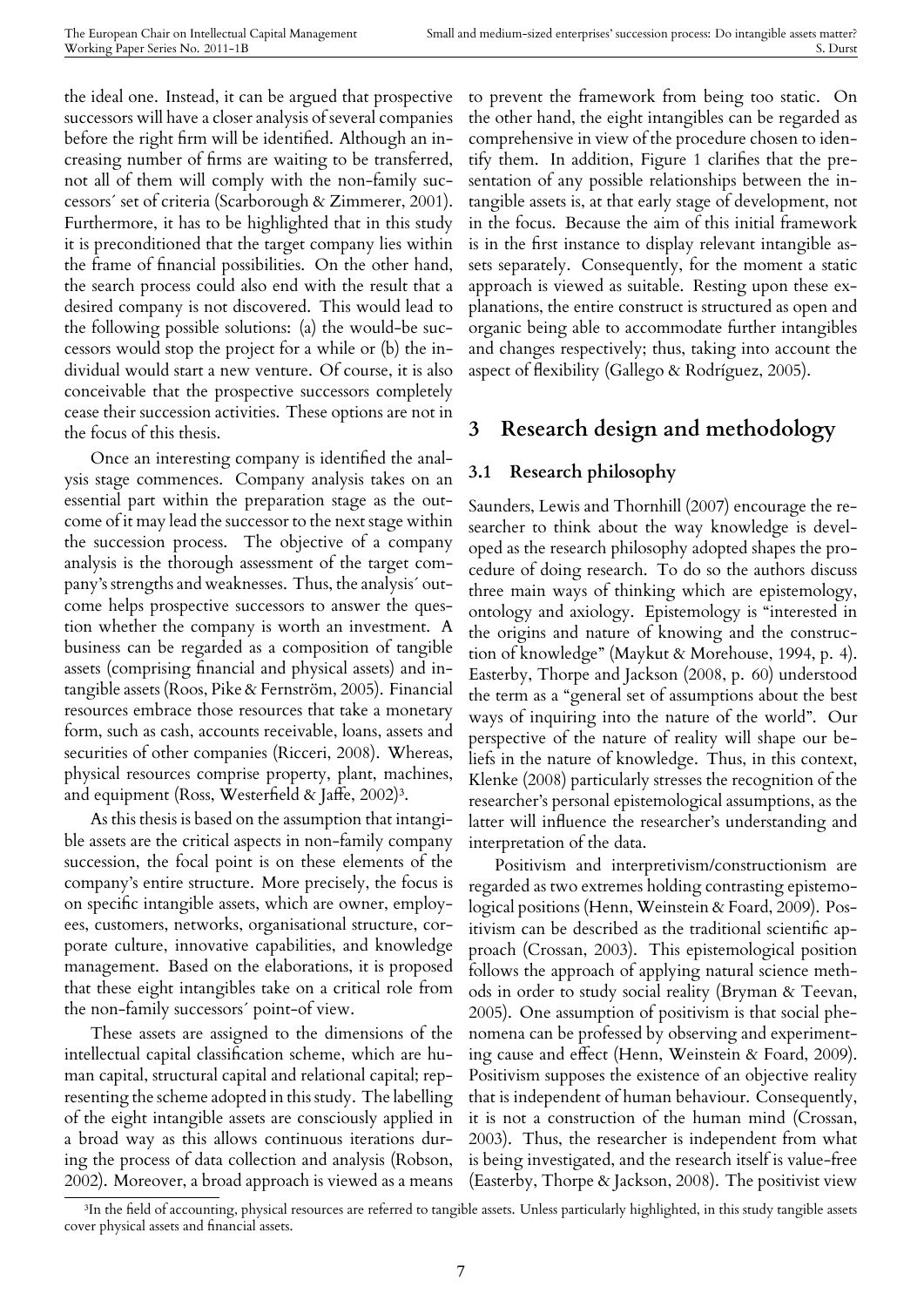usually refers to theory testing, which means that hypotheses are formulated and the data collected are assessed in order to determine the appropriateness of the theory as expressed by those hypotheses (Henn, Weinstein & Foard, 2009). Accordingly, a deductive approach is given (Saunders, Lewis & Thornhill, 2007). In order to test these hypotheses quantitative measuring instruments, such as experiments, questionnaires and quantitative content analysis, are favoured (Johnson & Onwuegbuzie, 2004). This will lead to a highly-structured, large scale and statistically based research design (Henn, Weinstein & Foard, 2009).

In contrast, interpretivism is based on the assumption that people and object being studied are different and this has to be respected (Bryman & Teevan, 2005). The supporters of this position argue that the interpretation of every human being's view of the reality is based on his/her perception. Hence, to them value free science is not possible and also is not wanted (Johnson & Onwuegbuzie, 2004). In order to increase knowledge of the social world, this position postulates that people and objects need to be studied in their natural environment (Henn, Weinstein & Foard, 2009). This position is commonly associated with qualitative instruments, such as in-depth interviews and participant observations. In contrast to the a priori approach positivism is based on, the interpretivist approach is interested in understanding human behaviour from the participants´ perspective making such a predetermined proceeding inappropriate. This also suggests that research tend to involve smaller samples, be less structured and more flexible. Accordingly, an inductive approach is on hand that usually starts with a broader research question, and our understanding of the phenomenon is developed during the course of data collection. Through putting together pieces of knowledge theory is built (Henn, Weinstein & Foard, 2009).

Ontology focuses on the nature of reality. Thus, it refers to a set of assumptions about what the world is (Henn, Weinstein & Foard, 2009). This influences how research is conducted and/or how other forms of inquiry are included (Klenke, 2008). Following a positivist position, this would suggest that the social world can be viewed as an objective reality regardless of how it is interpreted. This brief exemplification underlines the close relations between epistemology and ontology. Finally, axiology deals with judgements about values and ethics (Saunders, Lewis & Thornhill, 2007). Although the traditional scientific approach postulates a value-free and unbiased research, reality shows that not all research complies with it (Klenke, 2008).

This discussion suggests that the selection of methods will be influenced by the researchers´ philosophical point of view. This would mean that researchers could follow either the positivist-quantitative approach or the interpretivist-qualitative approach (Saunders, Lewis & Thornhill, 2007). However, such a proceeding is not without criticism, and it is observable that more and more researchers are open to flexible research approaches in terms of their research problems (Henn, Weinstein & Foard, 2009). These researchers more follow pragmatic considerations, meaning that they put higher emphasis on the research questions and possible constraints related to the study planned.

Pragmatism represents a position that aims at finding a middle between positivism and interpretivism (Johnson & Onwuegbuzie, 2004). In the same way, Tashakkori and Teddlie (1998, quoted in Saunders, Lewis & Thornhill, 2007, p. 110) add that pragmatism declares itself against opposite positions of philosophy; instead, it is considered as "a continuum". Supporters of this position assert that "knowledge claims arise out of actions, situations, and consequences rather than antecedent conditions" (Creswell, 2003, p. 11). Accordingly, this position is based on the assumption that the researcher should have the freedom to choose the research method in order to best answer the research question. Thus, there is an emphasis on the research question(s) and not on the research method (Creswell, 2003) or as Tashakkori and Teddlie (1998, p. 21) put it, there is a "credo of what works". In turn, it may result in the situation that philosophical reflections do not end in being perceived as "hindrance" (Patton, 2002, p. 69) but as "enabler" in conducting fieldwork. According to Creswell (2003), pragmatism is not linked to a specific research philosophy and reality. Consequently, it allows the investigation of a phenomenon from different perspectives.

These explanations indicate close connections between the pragmatic perspective and mixed methods research (Tashakkori & Teddlie, 1998). By combining research methods (often qualitative and quantitative methods), it is tried to minimize the weaknesses of both approaches and fall back on their strengths rather than replacing either of them (Johnson & Onwuegbuzie, 2004).

Based on these explanations and the research questions set, pragmatism was regarded as a suitable philosophical lens for this thesis as it gives the researcher the freedom to make methodological choices, which are regarded as suitable to explore the perceived relevance of intangibles by non-family successors. Furthermore, the pragmatic view does not trammel the researcher into a specific perspective. Instead, the researcher is open to follow different ways to answer the research questions. This rather complies with the researcher's temper. In turn, this also meant that the researcher studied what she thought was relevant in order to answer the research questions. The researcher was aware of the situation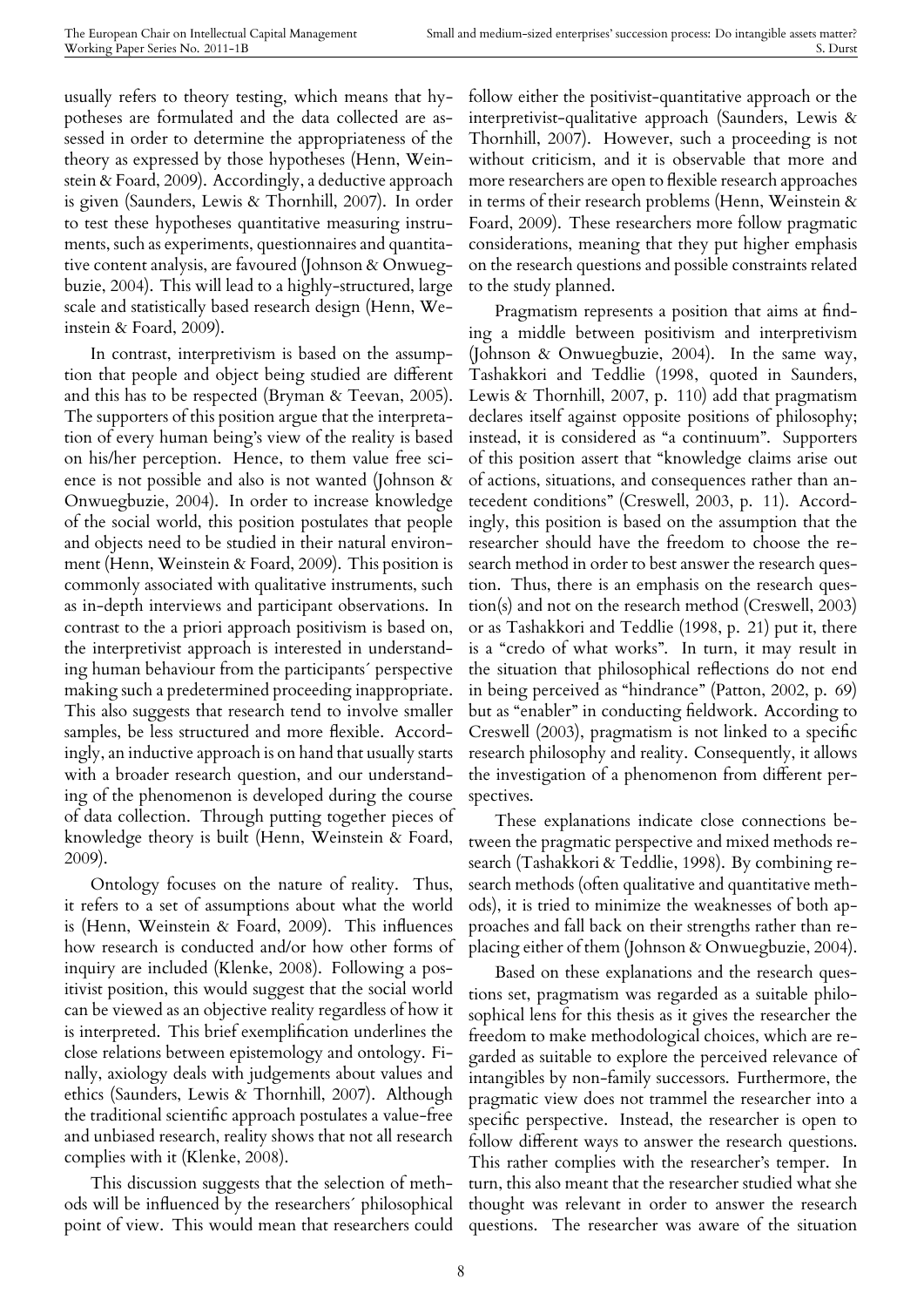that the selection of these sources was influenced by her personal values and background (Tashakkori & Teddlie, 1998).

This study applies a mixed methods approach by combining quantitative and qualitative research. By including different perspectives, the researcher has to be open-minded towards variances of opinions. Thus, there is no one right answer. With regard to the ontological perspective, the application of the pragmatic lens has also the consequence that the way social entities are regarded is two fold. The researcher agrees with the objectivist perspective that social entities to a certain degree can be regarded as objectives entities (Bryman & Teevan, 2005). For example, this suggests that firms symbolise a configuration of a set of different rules and regulations, which directs organisational members to act accordingly. On the other hand, the researcher is convinced that this order is not determined forever; instead, this reality will be challenged by its individuals and their activities. Consequently, there is a permanent change of a firm's social order and no "right" state.

#### **3.2 Research approach**

Field research is usually classified by its purpose, which can be exploratory, descriptive and explanatory (Saunders, Lewis & Thornhill, 2007). The focus of exploratory studies is to "assess phenomena in a new light" (Robson, 2002, p. 59). Descriptive studies aim at illustrating a specific person, event or situation in detail. Finally, explanatory research is targeted to establish relationships between variables (Saunders, Lewis & Thornhill, 2007).

Since very little empirical research seems to be done on the research aim and questions raised in this study, this study is regarded as exploratory in nature. Thus, the study's primary aim is to examine the phenomenon "company succession" in a new light (Robson, 2002). Taking the perspective of non-family successors, this study is targeted to investigate the perceived relevance of intangible assets in the preparation stage. Consequently, the focus is primarily on mapping and interpretation.

To do so this study gathers primary and secondary data. Primary data involved both quantitative and qualitative research methods. This can be referred to the mixed methods approach. This relatively new approach comprises a collection and analysis of quantitative and qualitative data (Creswell, 2003), "where neither type of method is inherently linked to any particular inquiry paradigm" (Greene, Caracelli & Graham, 1989, p. 256). Curran and Blackburn (2001) assert that the use of a mix of methods allows researchers to benefit from the combined advantages of each of the chosen methods and from triangulation. Triangulation describes the use of different methods, theories, sources of data and interpreters in order to understand a phenomenon in more

depth (Lamnek, 2005), and to enhance the validation of results (Saunders, Lewis & Thornhill, 2007). According to Flick (2007), triangulation is also increasingly used as a means to enrich and complement findings. Moreover, by combining different methods, the weaknesses of one approach should be compensated for by the strengths of one or more of the others.

Through the mix of methods, the researcher gains a deeper and clearer understanding of the setting being studied (Taylor & Bogdan, 1998). Apart from these benefits, a mixed methods approach goes further. It assists in the development or information of the other method. It can discover new perspectives, and it expands the range of investigation (Greene, Caracelli & Graham, 1989). Other reasons for applying mixed method approaches are to overcome difficulties related to being locked into a single research perspective, and to gain more complete insights into the phenomenon under investigation (Henn, Weinstein & Foard, 2009).

According to Curran and Blackburn (2001), the application of a mixed methods approach has appeared to be the research choice frequently used in small business research. Additionally, Petty and Guthrie (2000) call for the application of mixed methods approaches in the field of intangibles as they expect enhanced insights from it. The authors particularly criticise the existing focus on either case study or survey approaches in this research field.

As the area under investigation in this study can be viewed as under-researched the mixed methods approach was regarded as suitable as it allows the exploration of the area from different perspectives. Thus, this approach possesses the likelihood of improving our understanding in this area as it offer insights that are not possible through the use of mono method approaches. The function of each research method applied is not only to confirm the findings but to inform each other, as well.

With regard to mixed methods approaches Creswell (2003) distinguishes three general strategies:

- Sequential strategy, in which the investigator "seeks to elaborate on or expand the findings of one method with another method" (Creswell, 2003, p. 16). The study can start with either a quantitative or a qualitative method depending on the researcher's purpose.
- *•* Concurrent strategy, in which the investigator collects quantitative and qualitative data at the same time.
- *•* Transformative strategy, in which a theoretical lens guides the study. This perspective is the driver behind all methodological selections. Within, the data collection process can follow a sequential or a concurrent approach.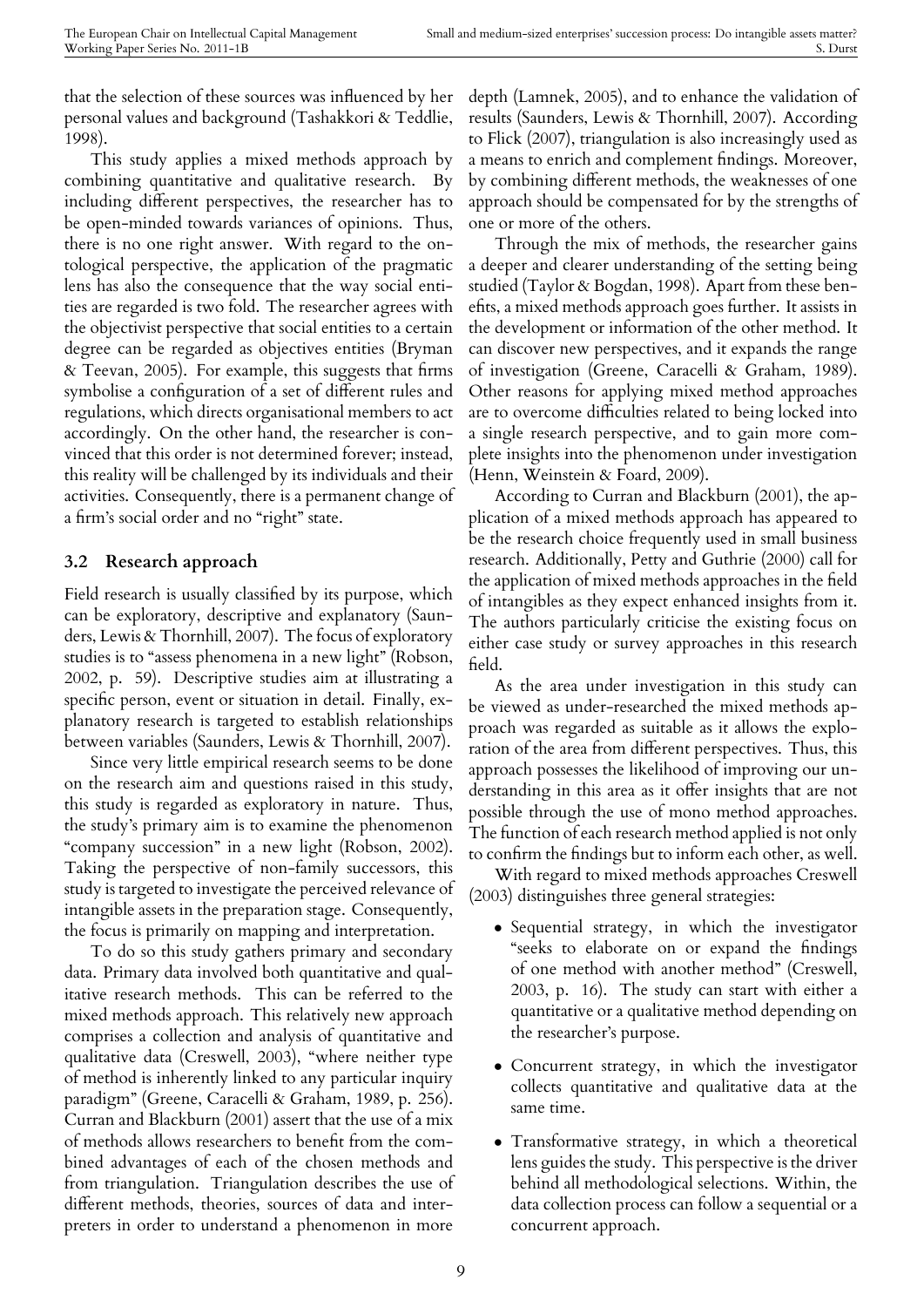To facilitate the selection of one of these strategies, Creswell (2003) further proposes four criteria which are implementation (sequential or concurrent), priority (greater priority or weight to quantitative or qualitative approach), integration (mixing data at data collection, data analysis, data interpretation or some combination), and theoretical perspective (Is the entire study guided by a framework?).

This study adopted a sequential (follow-up) strategy. Thereby it is started with a quantitative research to be followed by a qualitative research (Auer-Srnka, 2009). Primarily, the quantitative research is intended to give an indication whether the eight intangible assets - derived from the literature review - are also considered as important by advisors in terms of company succession. Thus, in this study, the central aim of the quantitative research is to inform the qualitative research.

The qualitative study is considered the data source of higher priority as within a detailed exploration of the main target group, i.e. non-family successors, and its perception regarding relevant intangible assets in company succession takes place. However, the findings of the quantitative stage are also integrated in the overall interpretation of the study's findings to either confirm or negate the qualitative findings. These data together with the other data sources collected help to gain a better understanding of the specific subset of company succession representing the location of this study. Finally, the mixed methods strategy is based on the pragmatic position.

The rationale for applying the quantitative approach at the start was that it was believed that a procedure starting from a broader focus and then moving over to a narrow more detailed one (qualitative) best provides an understanding of the particular research phenomenon (Creswell, 2003). Additionally, in terms of the types of research questions formulated, such order of research stages appears to be suitable. This proceeding is further justified because there was no public database about German successors available, which made necessary another research approach.

The quantitative research used a questionnaire as research technique, whereas the qualitative research involved a series of in-depth interviews. Questionnaires are viewed as suitable when attitudes and/or opinions towards specific aspects shall be discovered, whereas in-depth interviews help to understand these attitudes/opinions (Saunders, Lewis & Thornhill, 2007). The main research strand was further accompanied by two ancillary strands. These strands are called preliminary research and validating research. These strands were intended to prepare and/or validate the main empirical studies. They were not viewed as own methods but as complementary procedures (Flick, 2007).

This course of action was regarded as suitable as it not only allows the exploration of the research aim from different perspectives (outside and inside); consequently offering a holistic perspective. But it also possesses the capacity to provide more convincing and accurate findings (Yin, 2003).



Capitalization of "Qual" indicates the priority on the qualitative study.

#### Figure 2: Figure 2: Research process utilised in this study.

The overall research process used in this study to achieve the research aim is illustrated in Figure 2. The different components of this research process are summarised in the following.

#### **3.3 Preliminary research**

In this study, preliminary research was conducted to obtain an understanding of the context that surrounds the specific subset of the phenomenon company succession (Maykut & Morehouse, 1994). Preliminary research also helped to develop the empirical studies of the main research strand. Although the academic literature was valuable in shaping the researcher's thought process of this study, it was decided to use preliminary research as well in order to receive insights from the practice of company succession.

With respect to the quantitative research, documentary secondary data were consulted and email interviews with an expert were conducted. The latter represented a member of a German trade association dealing with the aspect of company succession in his daily business. With the use of documents, the goal was to obtain as much about company succession in practice and the role of intangible assets within as possible. In terms of the expert interviews, the objective was to obtain data about company succession in practice. This in combination with the secondary data sources enabled the researcher to develop a better understanding of the issues in questions and to develop the questions for the survey. Furthermore, the advisor was also the one who pre-tested the questionnaire from the practitioners´ side.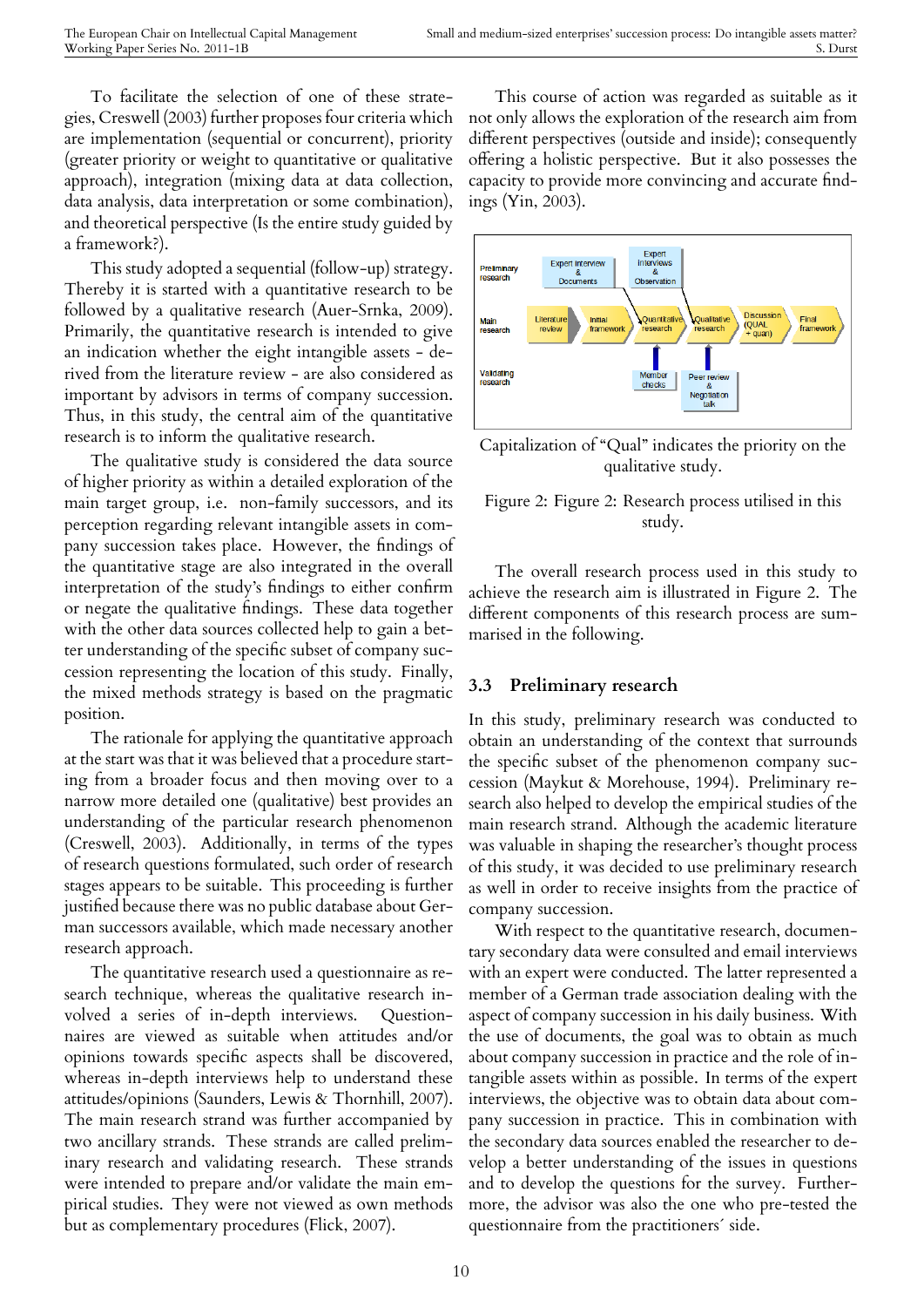In view of the qualitative research, expert interviews were conducted with members of German trade associations. The focus of these interviews was to obtain a better understanding of succession negotiations, especially in terms of the non-family successor's perspective in order to develop the interview guide. Thus, the expert interviews were conducted as complement to the development of the qualitative research (Flick, 2007). Furthermore, the researcher participated in a workshop on company succession in order to further deepen the understanding of company succession and the main points discussed.

#### **3.4 Main research strand: Literature review**

The fundament for this study was worked out through an extensive literature review. This study encompasses two fields of research: company succession and intangible assets. This review helped in identifying critical intangible assets with regard to non-family successors´ business acquisition intentions. As relatively little research seems to be done on the research topic, this study applied the intellectual capital classification scheme for framing the intangible assets´ identification process. The limited body of knowledge also influenced the selection of the study's research design, which resulted in an approach comprising of different research stages and perspectives. The literature available was used to obtain insights into the preparation stage and its core elements in order to develop the initial framework. The outcome was the proposition of an initial framework mapping potentially central intangibles addressing the first research question. The analysis of the particular literature, together with the preliminary research, also facilitated the formulation of survey and interview questions.

#### **3.5 Main research strand: Quantitative research**

The first research stage was primarily targeted to examine how well the intangible assets in the initial framework reflect the practice of succession consultation. Additionally, the data gathered were expected to provide information on the perception of intangible assets in a SME setting and the way they are handled in a succession context. Thus, the quantitative research informed the following qualitative research as the former provided insights into the meaning of the eight intangible assets as well as aspects considered in a succession context, e.g., during negotiations. The quantitative research was based on the survey research method. Thereby, a web survey was applied which took the form of a questionnaire. The overall population of the quantitative study consisted of the sub-populations of German chambers of crafts and chambers of industry & commerce. The

unit of analysis selected comprised the employees from those departments that were responsible for dealing with company succession. During the period of examination there were 54 chambers of crafts and 81 chambers of industry & commerce in existence. These trade associations play an important role in Germany. Each German company registered in Germany is obliged by law to join one of these associations. This is an important consideration as it distinguishes Germany from other countries. Recently, it can be observed that the trade associations have intensified their activities in terms of company succession and company foundations and offering a diversity of courses for different target groups. These courses are relatively inexpensive in relation to those offered by the other professional groups. Furthermore, because of the situation of compulsory membership and a Germany-wide distribution these associations have a better overview about the firms and their activities. This provides them with a strategic role, which is not given with the other parties as here more individual needs are acting. Consequently, the researcher was convinced about the quality of the trade associations as a suitable target group for the quantitative study.

Of the 135 trade associations invited 51 usable responses were received.

The findings of the questionnaires also led to the identification of another apparently relevant intangible asset, which was the brand name. The inclusion of this asset expanded the initial framework.

#### **3.6 Main research strand: Qualitative research**

The main purpose of the qualitative research was to explore the perceived relevance of intangible assets by nonfamily successors in view of their business acquisition intentions.

Thereby a series of in-depth interviews was conducted. In this research non-family successors comprising individuals or teams of successors, who has/have already taken over a SME represented the unit of analysis. Thus, the research's interest was in non-family members (buy-in and buy-out initiatives) who have acquired the entire company or a significant share of it which provide them the control of ownership and of management. Furthermore, the company taken over should not exceed a total number of 250 employees. Thus, the sampling strategy applied was what Patton (2002) referred to as criterion sampling. This strategy of purposive sampling comprises the selection of cases that meet some predefined criteria. By meeting these conditions, the quality of the unit of analysis in terms of the research topic was regarded as being assured. In Germany, legal facts related to company succession are obliged to be registered but not the takeover itself (Schulte & Wille, 2006); consequently, data on non-family successors are nonexistent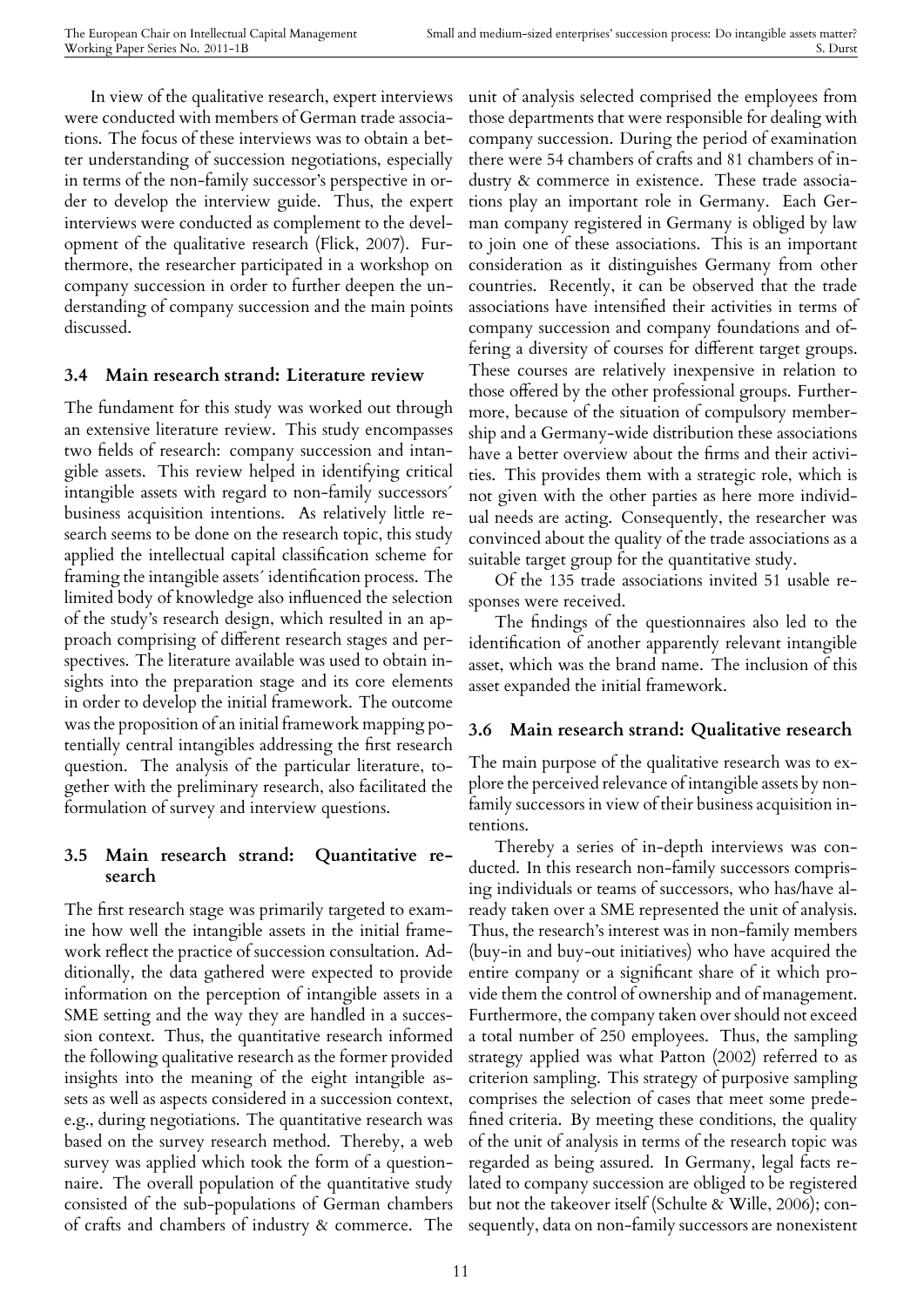(Isfan, 2002). Because of it, the researcher had to contact persons or institutions closely related to this issue. This justified the decision for purposive sampling rather than random sampling.

The selection of successors was carried out by contacting German trade associations. Thus, the target population of the quantitative stage was used to obtain access to the unit of analysis of the qualitative study. Because of the missing pool of data, a focus on a single industry was not possible. This procedure coincides with previous empirical studies conducted in this area in Germany (e.g., Isfan, 2002; Schulte & Wille, 2006). After ten participants had become involved, the researcher decided to end the process of data collection. Because the data material received was rich in detail and with the additional data sources collected the researcher had a good confidence in the data. The notion behind purposive sampling justified this sample size, as it encourages the researcher to select data rich in detail about the research topic (Saunders, Lewis & Thornhill, 2007).

The objectives of the in-depth interviews were to review the components of the initial framework, which was the result of the literature review and refined after the quantitative research, and to amend further the framework by including the perceptions of the actual actors. The interviews were further used to identify other intangible assets having an influence on the successors´ business acquisition intentions. Additionally, the qualitative research was intended to investigate how external successors analysed the target companies, representing a core component of the preparation stage. The qualitative approach was perceived as suitable to obtain these types of information as it allows coming close to people and their actions (Maykut & Morehouse, 1994). The findings of the interviews led to a refinement in the initial framework as well as previous quantitative findings. The overall result was a conceptual framework mapping critical intangible assets as perceived by non-family successors.

#### **3.7 Validating research**

Complementary research was conducted in order to validate the accuracy of the different empirical findings (either quantitative or qualitative) (Creswell, 2003). It was also used to check for any researcher effects (Miles & Huberman, 1994). Thereby different strategies were used. With regard to the quantitative research, member checks were applied as strategy. In view of the qualitative research, further experts were involved as strategy to validate the findings. Thereby the objective of these experts´ involvement was to peer review the findings. In addition, the researcher participated in an initial succession talk between a potential predecessor and successor in order to bring primary data from the other side of the

company succession process to the study as well. This proceeding enabled the enrichment and completion of the findings of the main research strand. However, the strategies used were not regarded as stand-alone methods but as complementary methods (Flick, 2007).

After having discussed the research process of this study, in the following sections the data collection types used in the different research stages will be discussed.

# **4 Findings**

This study examined the perceived meaning of intangible assets to non-family successors. The findings indicate that with regard to non-family successors´ business acquisition intentions, intangible assets take on an important role. It was found that many different intangible assets were taken into consideration, but five in particular were apparently crucial in reaching the final appraisal of a company's attractiveness. These are the factor 'key employees' and the closely related factor 'knowledge retention' and the factors 'brand', 'partners', and to a lesser degree 'corporate culture'.

Investigation of the perception of intangible assets within a small firm setting (German trade associations) revealed that, to date, they are given only moderate weighting. This applied both to the opinions of the associations themselves and of their member companies which could be a consequence of the fact that intangibles cannot be measured. This challenges the relevance of intangibles as perceived by non-family successors. Thus there appears to be a disparity of opinion among the parties involved in succession processes, which may be expected to lead to difficulties during negotiations (nonfamily successor and current owner) as well as consultations about succession (non-family successor and advisor). The findings further provide evidence for the notion that the non-family successor's background (educational and professional) has an influence on his /her procedure of how and to what extent the company is analysed and how intangible aspects are regarded.

#### **4.1 The conceptual framework**

After reviewing the current mainstream literature, conducting quantitative and qualitative research, accompanied and supported by preliminary and validating research, the final conceptual framework was derived. This framework maps the critical elements within the preparation stage, starting with the initial contact to the company in focus and then to be followed by the analysis of a company's assets. As this study is based on the assumption that intangible assets represent the critical factors in view of non-family successor's further business acquisition intentions, the focus was on these assets.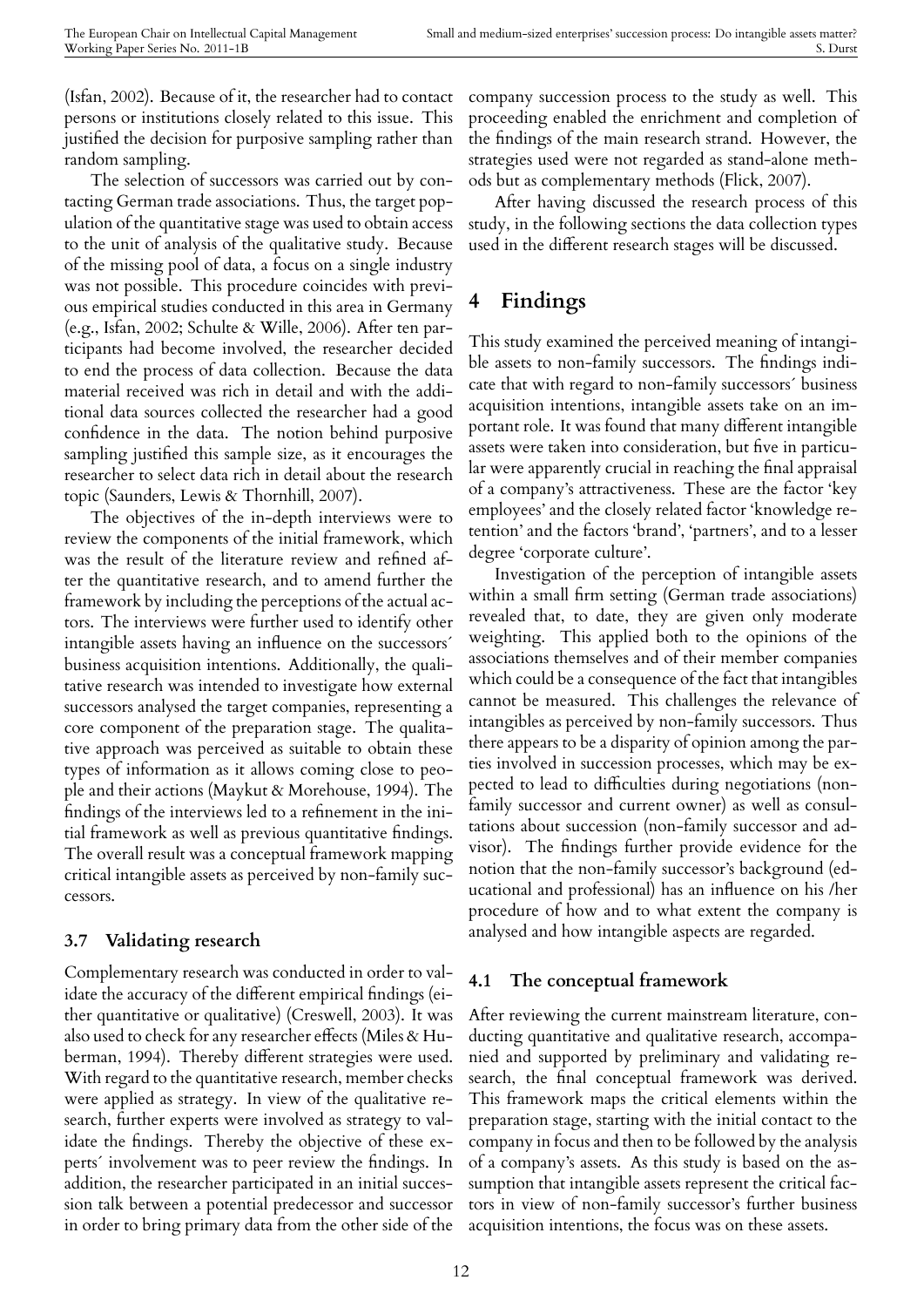The initial framework, which was the outcome of a mainstream literature review and also the answer to the first research question, which critical intangible assets can be found in the relevant literature in order to develop an initial conceptual framework?, supplied the basis elements for further investigations. This initial framework comprised the elements owner, employees, corporate culture, knowledge management, innovative capabilities, organisational structure, customers, and networks. Succession advisors from German trade associations examined these intangible assets within the quantitative stage. The results of the quantitative study showed a high to moderate relevance of the eight initial intangibles. Highest assessments received the elements owner, innovative capabilities, and customers. The quantitative research further resulted in a new element that was the brand name, which enlarged the initial framework. These outcomes refer to the second research question, how well do the intangible assets in the initial framework reflect the practice of succession advisors?

In the qualitative research, the intangible elements were probed by non-family successors symbolising the central actors of this study. This led to some new factors as well as some cancellations. The different stages of framework development and the final elements of the framework are displayed in Table 1.

| Element        | Initial<br>framework | Advanced frame-<br>work after quan- framework<br>titative research | Final |
|----------------|----------------------|--------------------------------------------------------------------|-------|
| Owner          |                      |                                                                    |       |
| Employees      |                      |                                                                    |       |
| Corporate      |                      |                                                                    |       |
| culture        |                      |                                                                    |       |
| Innovative ca- |                      |                                                                    | Х     |
| pabilities     |                      |                                                                    |       |
| Organisational |                      |                                                                    |       |
| structure      |                      |                                                                    |       |
| Knowledge      |                      |                                                                    |       |
| management     |                      |                                                                    |       |
| Customers      |                      |                                                                    |       |
| Networks       |                      |                                                                    |       |
| Brand name     |                      |                                                                    |       |
| Partner        |                      |                                                                    |       |
| Quality        |                      |                                                                    |       |
| Style          |                      |                                                                    |       |
| Strategy       |                      |                                                                    |       |

Table 1: Summary of intangibles in comparison to framework stages.

Table 1 clarifies that the non-family successors validated most parts of the initial guiding framework. The final framework is presented in Figure 3 including new intangibles which emerged in the course of research. The final framework stands for the reply to the third research questions, how well do the intangible assets in the initial framework reflect the perception of non-family successors?

the preparation stage, namely the initial contact with the target company and the process of company analysis. The figure shows three different initial situations which potential successors may encounter at the start of a company takeover: company selection, desired company, and long-standing firm member. Company selection means that a successor chooses the best company out of a range of companies because it offers promising future prospects, for instance. The 'desired company' is a sort of model company and it is the only one the successor is interested in taking over. The 'long-standing firm member' indicates a non-family member of a firm's staff who is prepared to take over. Thus, the first two scenarios represent buy-in initiatives and the last one represents a buy-out initiative.

The right part of the figure depicts a company's composition (physical assets, intangible assets and financial assets) and corresponds to the scope of company analysis. Reflecting this study's focus on intangibles, physical assets and financial assets are displayed in light gray, although this is not an indication of relative importance as of course each company needs an appropriate mix of all elements in order to achieve success. The findings revealed that the 'partner' factor is seen as critical with successors planning a succession involving several persons, so that the scope of analysis was expanded to include it. This factor is not company related but is to be taken into consideration independently of the company. During negotiations, the current owner has relatively little influence on this aspect.



Figure 3: The conceptual framework

The intangibles are displayed according to their relevance for the non-family successors. They are classified into initial intangibles (from the initial framework) and new intangibles (which emerged during the course of the study). Paired frames are used to illustrate interconnections between intangibles. As the findings revealed that the factors 'networks' and 'innovative capabilities' were considered to be of little relevance in the context of this study, they were not included.

The framework highlights the main components of gibles of the framework are presented in the following The key findings associated with individual intan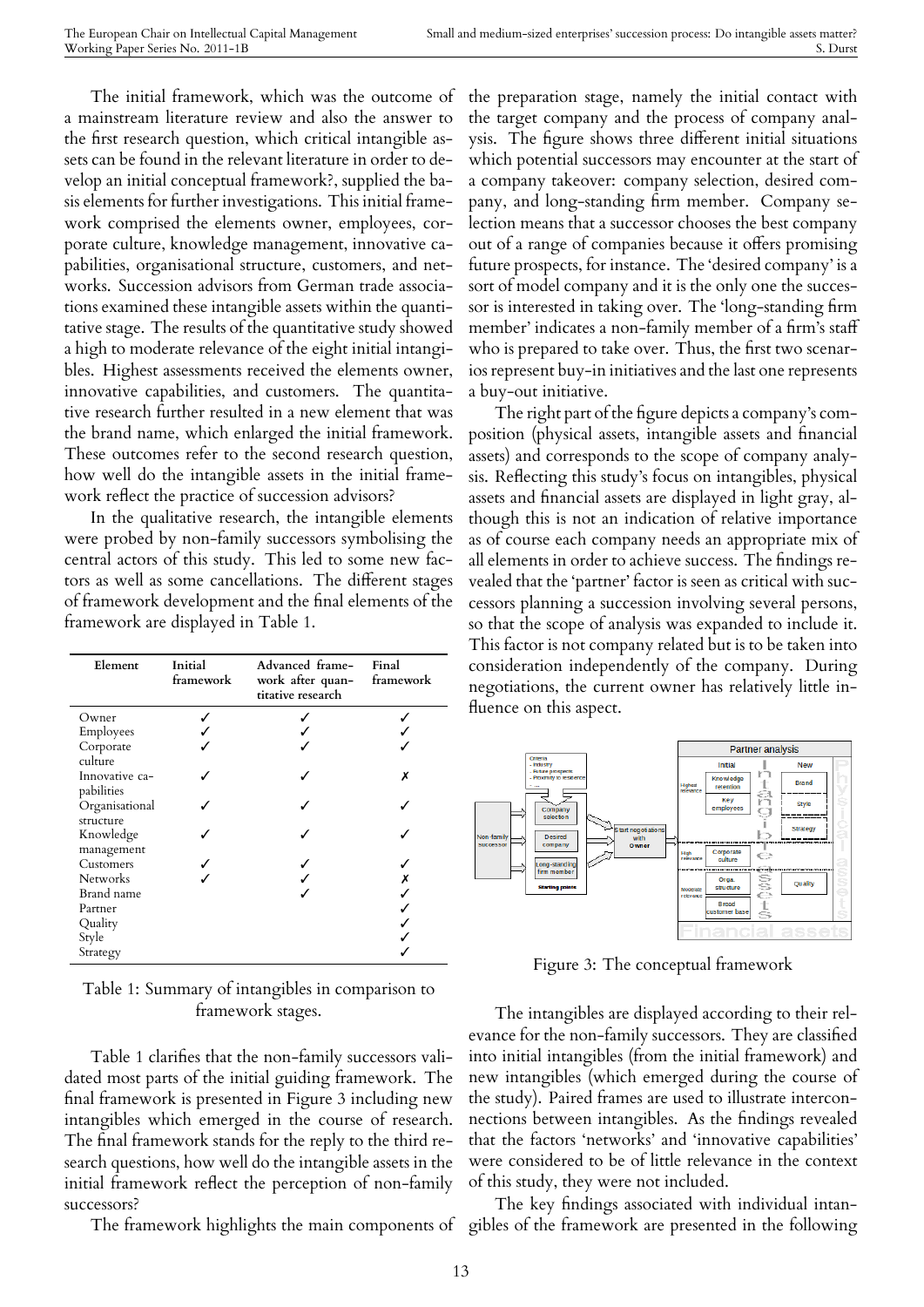sections.

#### **4.2 Owner**

The findings related to this item suggest that for most successors the owner was perceived mainly as a negotiation partner and not as a central aspect in respect of their business acquisition considerations. Based on this, the findings provide support for the notion that the successors abstained from exploiting the previous owner's expertise and thus also from combining it with their own know-how in order to create a new company stance. Additionally, most successors also abstained from analysing the firm's dependency from the predecessors once they left the company. One explanation might be that non-family successors regarded a clear cut-off towards the incumbents and their past as a means to better deal with emotional aspects often associated with company succession in smaller privately held firms (Bagby, 2004).

Another reason could be that sometimes, relationships between successor and predecessor seem to be quite tense (Szulanski, 1996), so the predecessor's role was reduced to that of a negotiation partner and the successor's efforts were confined mainly to achieving finalization of the succession process in order to start.

#### **4.3 Key employees**

The findings indicate a particular relevance of key employees compared with other staff in terms of company succession considerations. As a result, the original item was renamed into "key employees", which takes into account the special status of these individuals.

Despite of this relevance the findings provide support for the notion that little consideration was given to (key) employees being integrated into the succession process. Although the successors regarded (key) employees as being important they did not involved them at an early stage within the succession process. This was surprising from a successor perspective, since he/she would have to work with the employees in the future, thus conflicts hampering the enactment of new measures are rather likely (Dess et al., 2003). Ballinger, Schoorman and Lehman (2009) demonstrated the importance of high quality relationships between successor and employees with regard to the further company's prosperity. The formation of such relationships may be of particular relevance with regard to successors from outside the company, where the employees have, by definition, fewer possibilities to form a judgement of the new owner's abilities, which is an important indicator for trust building as shown by Ballinger, Schoorman and Lehman (2009).

#### **4.4 Corporate culture**

The findings suggest that corporate culture was considered as important among most successors. In the case of buy-outs, their assessment of the quality of the corporate culture seems to be based on their own experiences over time, with a positive feeling viewed crucial to the decision process. In the case of buy-ins, where there is not normally sufficient time to build up such an impression, successors had to instead base their assessments on visible factors and a trust in their own knowledge of human nature.

In some buy-in cases, it seemed that the successors did not take into consideration that company culture has been built up over time and change is not easy or may not be possible at all. An explanation of this may be that particularly buy-in successors are willing to implement changes in the firm as a means to increase the firm's performance (Pitcher, Chreim & Kisfalvi, 2000). Having this intent in mind apparently discouraged them from reviewing the existent corporate culture and its genesis.

#### **4.5 Knowledge retention**

With regard to company succession, the findings imply that knowledge was mainly associated with key employees, and many successors regarded it as particularly critical to keep these individuals. On the other hand, the predecessor's knowledge appeared to only play a minor role, which is a logical consequence of the emphasis on viewing these persons as negotiation partners.

In view of measures which were used to keep this knowledge, shares in the companies as well as promotions were offered, suggesting that the focus was primarily on keeping it on a personal level in SMEs. Apparently, these measures indicated that the successors held these individuals in high regard. Against this background the original item was renamed into "knowledge retention".

#### **4.6 Broad customer base**

The findings revealed the relevance of customers in succession considerations. However, customers were not associated with collaboration as a means of acquiring new knowledge. Instead, the successors´ emphasis in the analysis phase was to assess whether the company was too dependent on a few customers. This approach is understandable since this can be a particular vulnerability among SMEs (Stokes, 2006). Accordingly, the original item was renamed into "broad customer base".

#### **4.7 Networks**

The findings indicate that this aspect played an inferior role with the successors involved and was far from be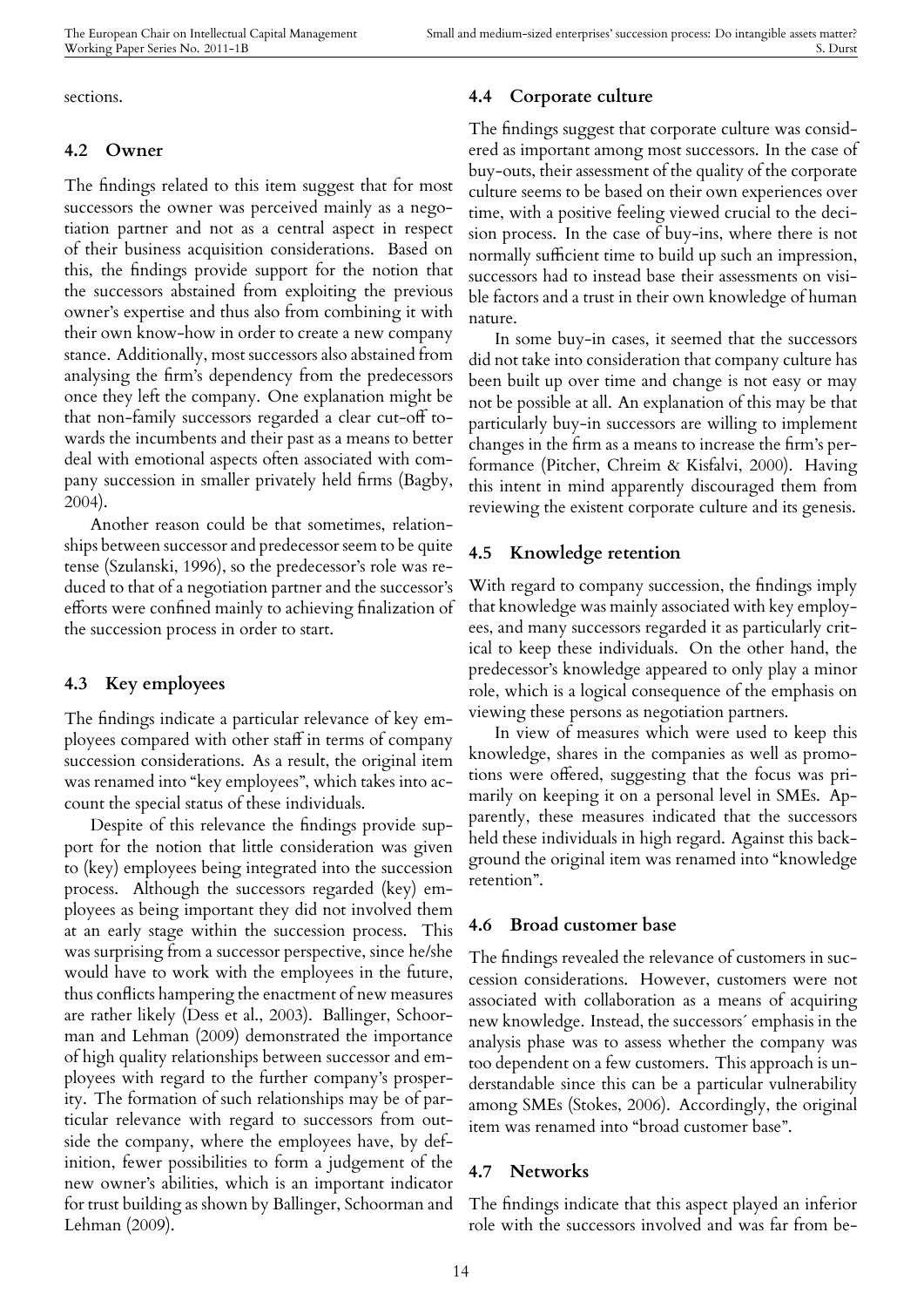ing the high priority factor which the academic literature indicates (e.g., Inkpen, 1996). Instead, the study's findings suggest that the benefits of networks have not yet been acknowledged in company succession considerations. Thus, from the findings it can be concluded that the successors acted more like founders of new ventures facing the challenge of establishing new business relations (Delmar & Shane, 2004).

#### **4.8 Brand**

The findings indicate that the continuation of the brand name played a critical role within company analysis. An established brand name was seen mainly as a facilitator for doing business irrespective of whether the successor is new in the industry or not.

#### **4.9 Company analysis procedure**

The fourth research question was related to "How do non-family successors analyse the company?" Empirical evidence indicates that successors follow on the academic (e.g., Fueglistaller, Müller & Volery, 2004) and practice (e.g., Working Group Chambers of Crafts Baden-Wuerttemberg) recommendation of calling in professional advisors in terms of company analysis. Particularly tax consultants are consulted which is a consequence of Germany's opaque tax system.

In terms of the documents used for analysis, the findings demonstrate that it is based primarily on annual financial statements. The incumbents seldom provide more documents, respectively; it depends on the successors´ request. Thus, a successor has to get the active lead in the company analysis process. This hesitance in terms of information disclosure may be a consequence of the legal form given, which require lower accounting standards (Damodaran, 2002), and apparently spread across other business issues as well.

Regarding the proceeding of the company analysis process, the qualitative findings suggest that successors pursue a checklist-like approach when analysing the company. This means that non-family successors consider each asset separately. This proceeding involves the danger that interaction between assets, which is specifically given with intangibles (Roos, 2005) are overlooked and/or underestimated. This danger may particularly be supported by using those checklists, which are frequently offered (e.g., trade corporations, commercial banks and in textbooks on entrepreneurship edited by e.g., Scarborough & Zimmerer (2001) or Kuratko & Hodgetts (2004)) and used in terms of company succession. Within these checklists, each relevant factor is processed according to a list and thence there is a high risk of missing this interrelatedness.

This course of action is delicate as it gives the impression that each aspect within the company is changeable at will. Yet, the change of intangibles such as corporate culture is not comparable to a change in the company's financial structure. Instead, in view of such issues successors should wonder if they are changeable at all or if they have to take these issues for granted and build on them rather than changing them.

Moreover, it can be reasoned that the danger of overlooking is specifically given the lower the degree of business qualification in general and/or the knowledge of modern management theories in particular is. For example, a missing expertise in human resource management may be a reason for some ill-considered decisions.

The qualitative findings reveal a tendency of successors acting like new founders; thus neglecting the company's past and instead focussing on the setting of their own style to put their vision into effect. This behaviour is further supported by the individualistic appearance of most of the successors – in view of thinking: "the company is mine thus I am the one who decides". This is in line with previous research stating that individualism is closely connected with the establishment of small businesses (Herbig, Golden & Dunphy, 1994).

In theory, it is recommended that company analysis performed in response to succession issues should also comprise aspects of risk or asset management (Roos, Pike & Fernström, 2005). This means that successors are aware of implications associated with the loss of assets or their depreciation because of company succession. In terms of risk management related to intangible assets which - in view of non-family succession - is mainly given in view of human capital (loss of competencies) and relational capital (loss of customers, suppliers) the findings suggested that only little attention was paid to protecting a loss of this capital. The successors seemed to be aware of the danger of losing key employees. They applied different personal measures to retain these employees, e.g., by promoting them. This proceeding suggests a people rather than a system perspective, i.e. measures addressed the human being. However, this awareness appeared to be limited to key employees. In view of knowledge and experience of the former incumbents as well as old business relations the findings imply that practically nothing happened in terms of protection, thus exposing the firm to risk that might be avoidable (Kupi, Sillanpää & Ilomäki, 2008).

Although the importance of a rigour company analysis is often highlighted in the literature (e.g., Scarborough & Zimmerer, 2001) the qualitative findings suggest that only a few successors tackled it or were able to tackle it comprehensively. This may have been a pragmatic consequence of missing data availability and data access in SME company succession, which in turn also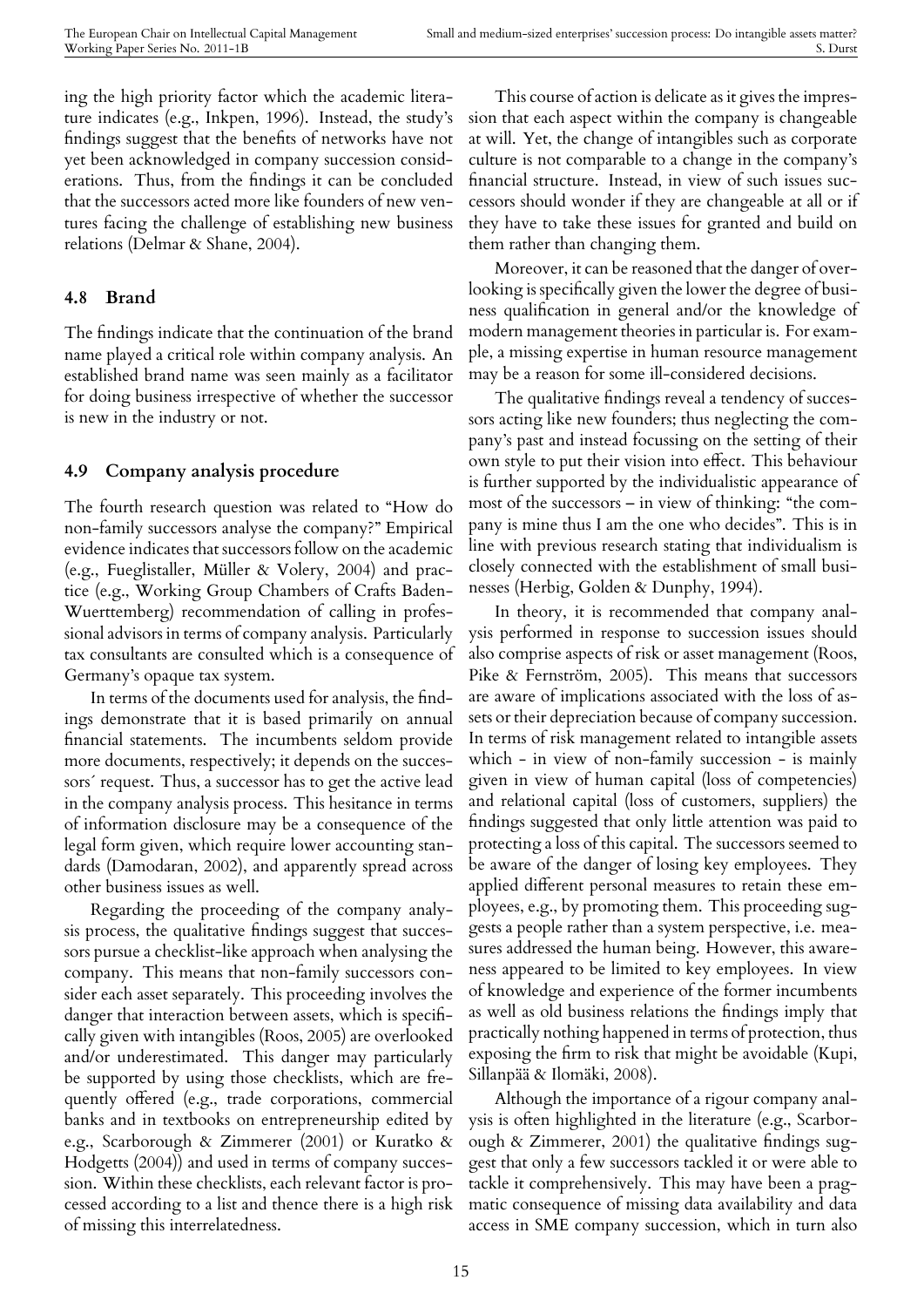means that the successors were exposed to some future risk (Robbie & Wright, 1995). On the other hand, the findings imply an impact of the professional background on the rigour the company analysis is conducted. Successor with a banking or consulting background accomplished, based on the constraints given, a rather thorough company analysis. Successors who did not dispose of this expertise turned to external professionals as discussed above. Additionally, with the latter successors the findings indicate that they tended to perceive a less rigorous analysis as all right. May be it was result of their overconfident in their own abilities (Townsend, Busenitz & Arthurs, 2010) that pushed them forward in their succession activities.

In the course of the examination of the company analysis process, one interesting aspect emerged which was the meaning of the successor's place of residence in terms of the final considerations regarding their business acquisition intentions. Among the successors interviewed, there was no one who had chosen a company in a region respectively federal state outside his/her own one. Hence, non-family company succession seems to primarily happen in familiar surroundings. This finding is interesting as it indicates that company selection is in the end a combination of personal issues and company-related issues, or in other words, a combination of affective and cognitive aspects. A decision for familiar surroundings appears to be reasonable because the imbeddedness within a region might facilitate customer acquisitions, employee recruitment, and other activities related to running a firm. On the other hand, this "region"-focus could lead to the result that companies are chosen based on their proximity to the successors´ residence and not based on their future perspective. However, based on the research approach applied in this study it is not possible to say if this region-focus necessarily means that succession is less of a success.

### **5 Research contributions**

#### **5.1 Contributions to research on company succession in SMEs**

Extant theory appears to rely largely on financial, legal, tax, and family aspects, i.e. the perspective of the incumbents or family successors respectively, to describe, explain and discuss company succession. Yet, the importance of intangible assets to non-family successors as well as demographic trends suggests a broader set of concern.

The intangible assets identified are summarised in the developed framework representing the key contribution of this study. It maps different intangible assets which seem to be relevant in view of non-family successors´ in SMEs. The framework provides an alternative perspec-

tive on non-family company succession in small firms as it highlights those intangible assets which make a company attractive to external successors in their course of company selection. Thus, the framework provides insights into the process that occurs between the initial decision to found a company and business transfer.

The framework developed to the researcher's knowledge is the first that takes not only the non-family successors´ perspective but is also based on the assumption that especially intangible assets are the critical factors in the successors´ considerations regarding their business acquisition intentions. This may help in better understanding the dynamics of succession as it provides insights into the rather neglected perspective of (external) successors. Thus, presented findings extend the body of knowledge relating to the succession process in SMEs (e.g., Schulte & Wille, 2006).

Focusing on intangible assets the framework also displays a clear future orientation. Thus, expanding existing approaches that are more focused on past attainments of firms (e.g., Kuratko & Hodgetts, 2004). Particularly, this future orientation is regarded as crucial because this is what really matters in terms of company succession and future continuity. In sum, the proposed framework can be regarded as a new due diligent approach highlighting the prospects of firms.

The qualitative findings call into question the actual relevance of the owner in the case of non-family company succession. The qualitative study provides clues that from the external successors´ point of view the owners and their expertise and relationships are not regarded as relevant in the preparation stage. This finding apparently signifies a strong difference between family successors and non-family successors. Of the former it is usually expected that he or she will to some extent keep the familiness of the firm (Mitchell et al., 2009). Whereas of the latter it is rather likely to expect that he or she is not interested to keep these ties with the past. Under such circumstances, the company's ability to build on past attainments introduced by the founder is curtailed and it becomes more comparable to a new venture. This finding contributes to SME succession literature as it helps to show differences in perspectives between the various types of successors.

A similar argumentation can be assigned to the findings related to the item "knowledge retention". With non-family succession the focus seems to be on the retention of knowledge as a first step within the succession process, whereas in family-succession the focus is more on knowledge transfer which should, by definition, be easier with this form of succession.

Another contribution is the meaning of the partner during prospective successors´ considerations. For successions involving a team, this study highlights the crit-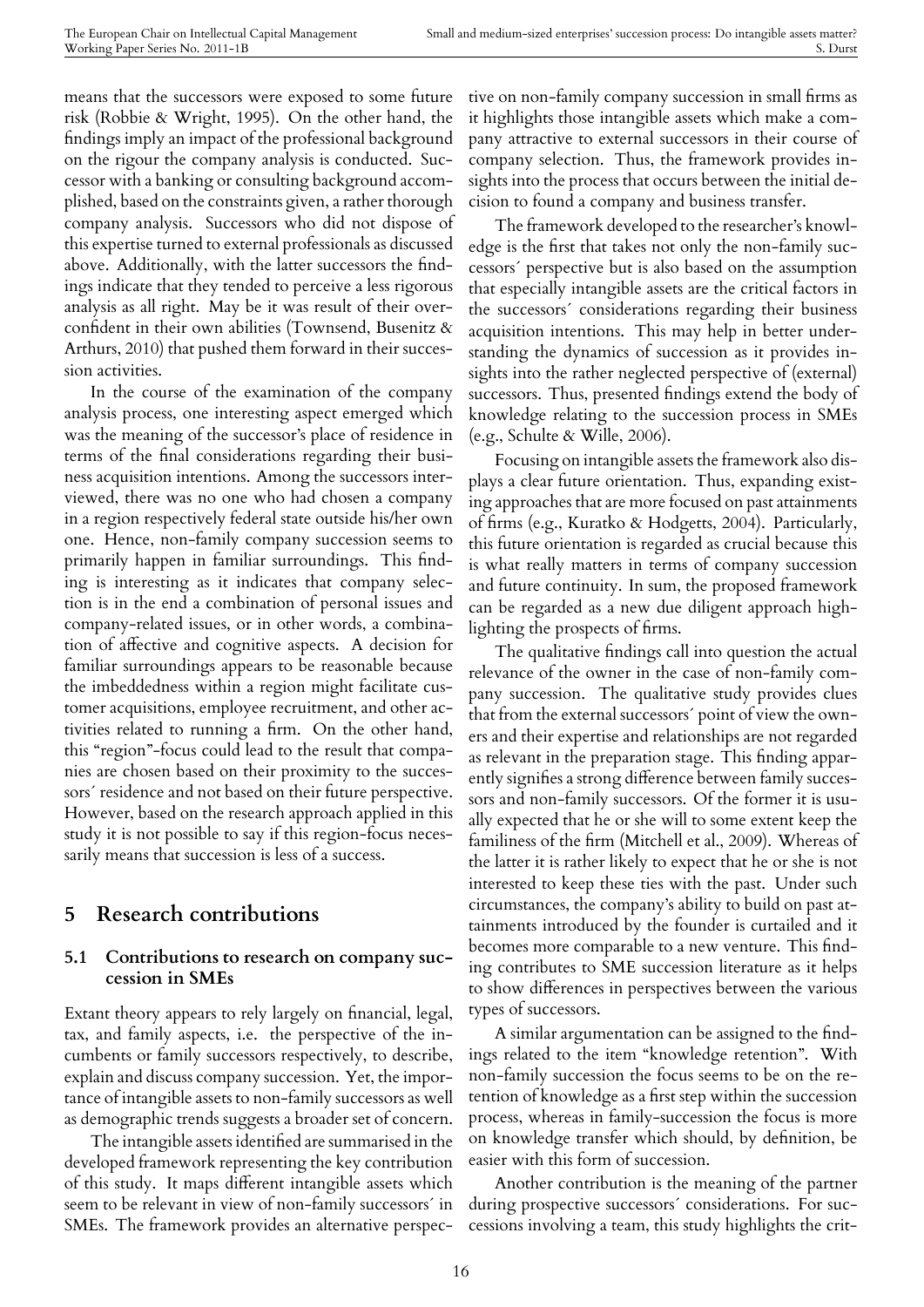ical role of the quality of relationships between the partners. Although teamed activities as an object of study have been well researched (e.g., Weinzimmer, 1997), it has mainly been considered in the context of new venture creation (Pasanen & Laukkanen, 2006). There, however, other aspects are equally significant, e.g., customer acquisition and employee recruitment, whereas in corporate foundation through company succession restructuring is important, for instance. This aspect has been neglected in the related literature to date. This study extends the knowledge basis in this area.

This study contributes to company succession research by creating awareness of the relevance of intangible assets in the succession process in general and particularly in the preparation stage thereby taking the nonfamily successors´ perspective. Based on the study's findings it can be concluded that the preparation stage is incomplete to date. The empirical reality implies that the preparation stage is more complex as currently discussed in the literature. The awareness related to the relevance of intangible assets seems to be currently underestimated in this stage. This study has identified critical intangible assets as perceived by non-family successors in this stage of the company succession process, which in turn can help to increase the quality of company succession in SMEs.

Based on the findings it can be further concluded that in terms of company analysis a distinction between physical and financial asset and intangible assets should be made to better deal with these assets´ different natures, e.g., their interaction with other resources or the risk related to them. Additionally, the current templates need to be expanded by including further intangible assets to make sure that some of them are not neglected just because it is not thought about them or because of their specific attributes compared to conventional assets. Furthermore, the templates should be reconsidered regarding their structure in order to be better able to take into consideration the interaction between assets. The checklist character often found with these frameworks is not suitable for this challenge. The present situation has also severe consequences for the following succession stages, as wrong assumptions of a company's standing due to incomplete information are rather likely.

The research approach applied in this study supported in gaining better insights into company succession in SMEs:

The findings suggest differences in asset relevance between advisors and non-family successors. This may be a consequence of the different perceptions with regard to intangible assets' attributes. The findings further signify that also successors and incumbents have different perceptions about the relevance of the types of asset (intangibles vs. tangibles) under investigation. Both findings imply that researchers in this field of study must be prepared for these possible differences when addressing the area, and they also call for more educational work.

The findings have demonstrated the particular meaning of key employees in terms of non-family successors´ acquisition considerations. Yet, on the other hand, the successors seem to neglect to early integrate the employees in the succession process in order to build high quality relationships with them to facilitate the entire succession process and thus its success. Thus, this study can join company with the call of Ballinger, Schoorman and Lehman (2009) for putting greater emphasis on the training of potential successors in terms of relationship formation as a critical means to overcome possible negative reactions, particularly by those employees who had good relationships with the predecessor.

The inclusion of different data sources also provides improved insights into the company analysis process. This understanding of analysis practice in terms of nonfamily succession may be helpful for the development of improved guidelines for company analysis in SMEs. This is of importance specifically with regard to the interaction of organisational resources. In turn it may assist in overcoming a pure execution of these resources, e.g., via checklists, and thus upgrading the outcome of company analysis. It can currently be argued that the awareness and knowledge related to the possible interaction among assets is missing.

#### **5.2 Contributions to research on intangible assets**

With regard to the research field of intangible asset, the proposed framework abrogates the fragmentation of intangible assets which is usually given when discussing relevant intangible assets in the academic literature (e.g., Marr, 2005; Roos, 2005). Although most of the intangibles that are highlighted in the framework are discussed in the academic literature, a synthesis of individual and relevant intangible assets was missing, thus providing a coherent body of knowledge at least with regard to company succession. However, the model has been established in the context of non-family company succession in German SMEs, and therefore might not be adopted for other successors and/or countries without further testing. Nevertheless, due to its generic nature, the framework can be taken as starting-point for further research. In addition, this study provides insights into intangible assets of actual importance. Consequently, this study makes its contribution in delaying the tendency of paper publications in the field of intangible asset research which is, according to Roos and Pike (2007), primarily based on secondary data rather than on primary data. Rather than relying on a mono-method approach alone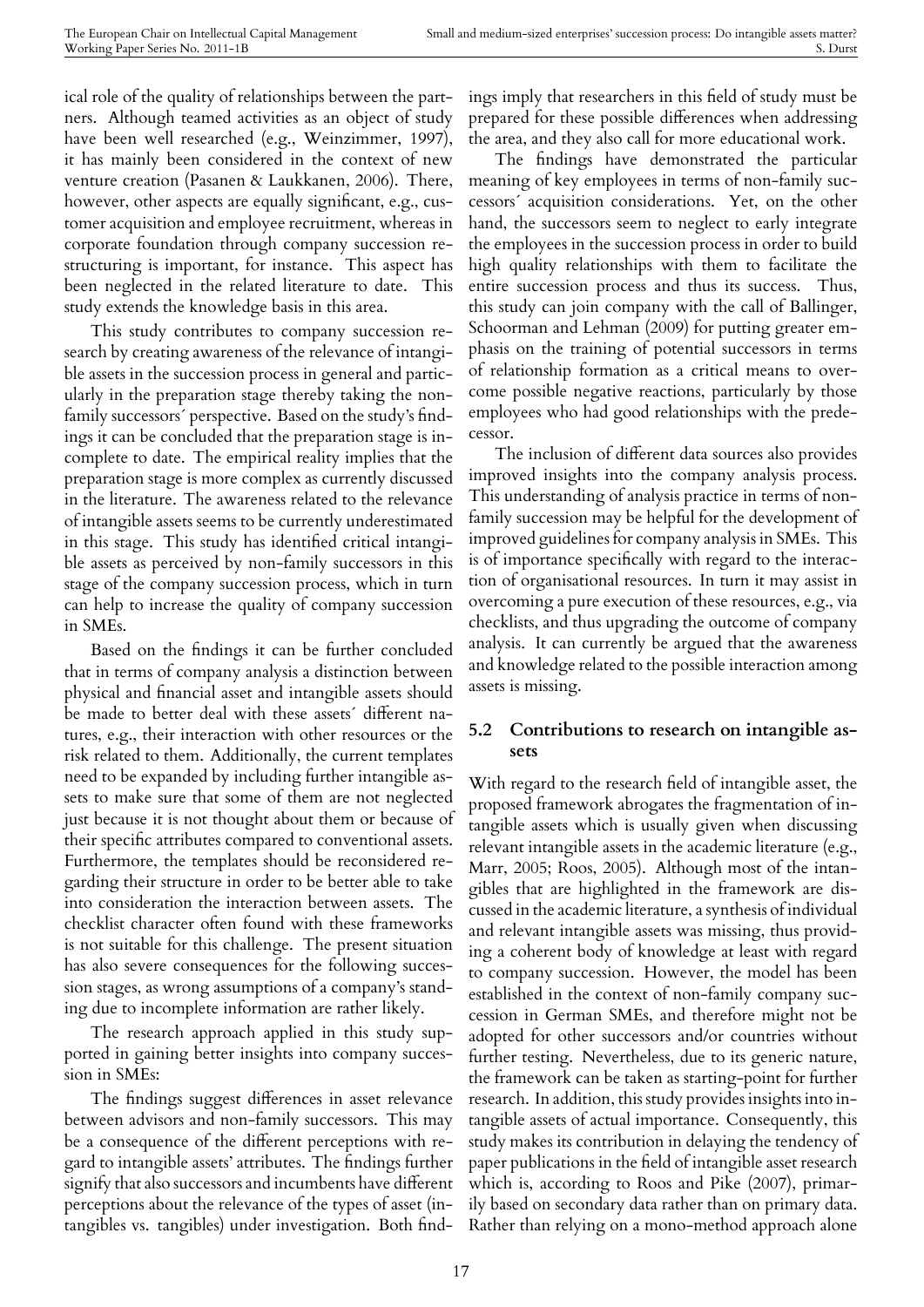(Petty & Guthrie, 2000), this study has provided fresh empirical insights from a mixed methods approach.

The finding referring to the item "partner" contributes to the development of the intellectual capital classification scheme as well. A review of literature related to the intellectual capital scheme and its components suggests that this item seems to be neglected so far (e.g., Guthrie, 2001; Bontis, 2002; Marr, 2005). This appears to be a logical consequence of the definition of the sub-domain relational capital, which refers to relationships with external stakeholders (cf. Zambon, 2004). On the other hand, the human capital is based on the internal stakeholders and their personal knowledge, skills and so forth. Relationships among internal stakeholders seem to be undervalued. Based on the study's findings it can be concluded that the term "social capital" seems to be more appropriate as it allows to include relationships within and across firms (Subramaniam & Youndt, 2005).

Generally, some of the findings confirm expectations from the existing literature concerning the role of intangible assets. These findings contribute to a more detailed understanding of the intangible asset phenomenon especially in view of traditional SMEs rather than merely in view of knowledge-intensive firms typically involved in research so far (e.g., Hayton, 2005; Claessen, 2005).

Against this background, it can be concluded that by linking up the research field of company succession with that of intangible assets a cross-disciplinary perspective is given. This course of action may assist in reaching a broader audience; thus making the concept of intangible assets more visible.

#### **5.3 Managerial contributions**

Presented findings indicate that a focus on tax, legal and financial aspects is not sufficient for adequately dealing with (non-family) company succession. Instead, intangible assets should be included as well. Linking intangible assets to understand non-family successors business acquisition considerations can help to improve the quality of company succession. This insight has implications for the main actors involved in company succession such as incumbents, prospective successors and advisors. In addition, the findings have implications for policy makers as well.

The framework appears to be a valuable tool for understanding the importance of intangibles in non-family company succession in general and particularly their influence on non-family successors´ business acquisition intentions. This understanding is viewed as of high importance regarding the changes in demography and consequently, the decreasing pool of successors. The framework may guide potential successors, predecessors and advisors in their course of actions during succession and daily business respectively. Accordingly, the frame-

work may serve as visual aid for all these groups illustrating the process from the preparation stage to the realisation stage.

In view of non-family successors, the study's findings suggest that intangibles and their specific attributes, e.g., future orientation, need also be considered when preparing company succession. As a stronger consideration helps to obtain a more holistic perspective of a company's asset composition which in turn may strengthens the entire outcome of the succession process and might avoid possible pitfalls after the succession has taken place. Furthermore, when analysing the different assets (intangible, physical, and financial assets) of a company, a would-be successor should be aware of their different characteristics. Especially the relationship between intangible assets and the implications of a loss of them for the firm should be analysed. Moreover, the study's findings may help to increase the general awareness towards different assets (financial, physical and intangible assets) given in SMEs and their different attributes. Usually resources in SMEs are scare. However, a disregard of existing resources, e.g., networks established by the predecessor, worsens this situation even more. In addition, because of the future perspective associated with intangible assets, an analysis of them provides prospective successors with improved insights into a target firm's future prospects. However, successors should also be aware of the uncertainty associated with intangibles.

From the perspective of incumbents, the framework may be used as an excellent foundation providing insights into non-family successors´ considerations and showing incumbents that it is useful to incorporate intangible assets in their own deliberations as well. Consequently, awareness of the meaning of intangibles to non-family successors can condition the disclosure decisions of incumbents as they start their succession preparation, i.e. during negotiations, incumbents should put a stronger emphasis on the communication of the firm's intangible assets. Ideally, this may also contribute to improved negotiations.

Furthermore, the relevance of the successors´ residence in terms of company selection suggests that incumbents can limit their search for potential successors in the first instance to the particular region.

In view of advisors, the framework provides an overview about aspects that are critical in non-family succession in addition to legal, tax and financial issues. With it, they are enabled to expand their field of assistance. The overall findings also imply that the existing education system of advisors needs to be reconsidered or revised respectively. Within the current system the past perspective seems to further prevail when analysing firms. This is no longer suitable when dealing with assets that are future-oriented and based on other traits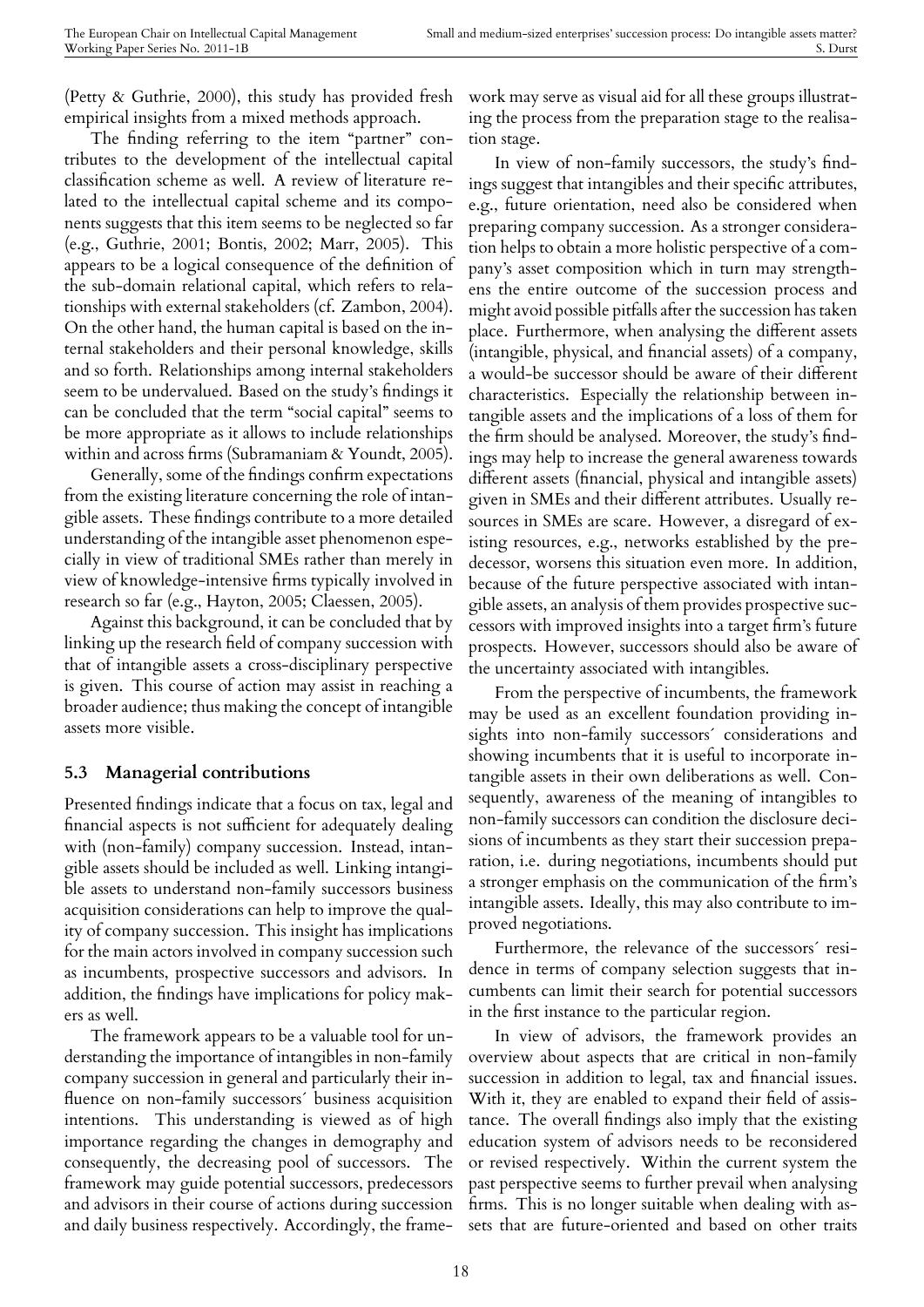compared to traditional assets (e.g., non-rival and interconnected). This also makes clear that increased activities, e.g., more teaching courses, promotional activities, workshops etc., are needed to stronger place intangibles in the mind of policy makers, academics and business consultants in order to change the dominant perception.

Understanding the meaning of intangibles to nonfamily successors is not only useful for the actors above but also for policy makers involved in specifying programmes and courses of succession in SMEs. The study demonstrates that increased information about intangibles in general and in terms of company succession is in need. In terms of the latter, more solid information is required to bring intangibles into the mind of relevant actors (successors, incumbents, etc.). First steps may encompass a stronger integration of the topic of intangible assets in the brochures provided by the government. This would also mean that the checklist(s) provided are updated. Additionally, policy makers should think about introducing specific courses/programmes that are intended to draw attention to the implications of intangibles-related risk caused by company succession failure. The study has sensitized to an aspect with regard to company succession that requires greater attention.

#### **6 Research limitations**

This study is not without limitations. Starting with the quantitative stage the small number of participants provides only a very restricted view of the SME setting and the decision to place the focus on German trade associations may have introduced a bias, rendering the findings at least partly unsuitable for application in other countries.

With regard to the qualitative stage and because of the nature of a thesis, data coding and themes identification were conducted by a single researcher. This can be considered as a limitation compared to teams of researchers. However, it was tried to keep bias at a minimum by having the transcripts and draft reports reviewed through informant checks. Furthermore, the inclusion of further perspectives such as those from advisors can be named as another strategy to deal with this limitation.

Since priority was given to the qualitative research, only analytical generalizations (Yin, 2003) and not statistical generalizations can be offered. Thus, the qualitative study of ten German successors does not allow inferences to be made as to whether the results would also apply to successors in other countries and larger SMEs.

Another limitation might have to do with the current lens of the non-family successors involved. Thus, data were obtained which provide information concerning these successors´ present opinions regarding the issue

of company succession. However, it can be argued that in research this retrospect is usually the case.

The data pool given in Germany regarding information about non-family successors did not allow to focus on a particular industry, thus in this study the aspect of small firm heterogeneity was excluded. In terms of exploratory studies, this course of action is sufficient (Bortz & Döring, 2006). Yet, the researcher is aware that the value of intangibles is contextual. Consequently, the relevance of single intangibles will vary among the successors.

# **7 Originality/value**

The study's findings can be viewed as a new perspective on company succession as it highlights the intangible assets that make a company attractive to non-family successors. Given the increasing number of SMEs waiting to be transferred to new owners, these findings are highly important as they provide a more holistic view of the dynamics of company succession (and non-family succession in particular). They can facilitate the formulation of suitable political measures for adequate treatment of company succession and they also shed more light on an alternative way of embarking on entrepreneurship.

### **8 References**

Alwert, K. & Vorsatz, N. (2005) Intellektuelles Kapital in deutschen Unternehmen – aktuelle Studie des Fraunhofer IPK. In: Mertins, K., Alwert, K. & Heisig, P. eds. *Intellektuelles Kapital erfolgreich nutzen und entwickeln*. Berlin, Heidelberg, New York, Springer, pp. 323-335.

Amelingmeyer, J. & Amelingmeyer, G. (2005) Wissensmanagement beim Führungswechsel in KMU. In: Meyer, J.- A. ed. *Wissens- und Informationsmanagement in kleinen und mittleren Unternehmen*. Lohmar, Cologne, Josef Eul Verlag, pp. 479-488.

Andriessen, D. (2004) *Making Sense of Intellectual Capital. Designing a Method for the Valuation of Intangibles*. Burlington, Elsevier Butterworth-Heinemann.

Auer-Srnka, K. J. (2009) Mixed Methods. In: Baumgarth, C., Eisend, M. & Evanschitzky, H. eds. *Empirisches Mastertechniken*. Wiesbaden, Gabler, pp. 457-484.

Austrian Institute for SME Research (2004) *Business Transfers and Successions in Austria* [Internet]. Available from: http://www.kmuforschung.ac.at/de/Forschungs berichte/Vortr%C3%A4ge/Business%20Transfers%20and%2 0Successions%20in%20Austria.pdf [accessed 12 August, 2008].

Bagby, D. R. (2004) Enhancing Succession Research in the Family Firm: A Commentary on "Toward an Integrative Model of Effective Succession". *Entrepreneurship Theory and Practice*, 28, pp. 329-333.

Ballarini, K. & Keese, D. (2006) Unternehmensnachfolge. In: Pfohl, H.-C. ed. *Betriebswirtschaftslehre der Mittel- und Kleinbetriebe*. Berlin, Erich Schmidt Verlag, pp. 439-464.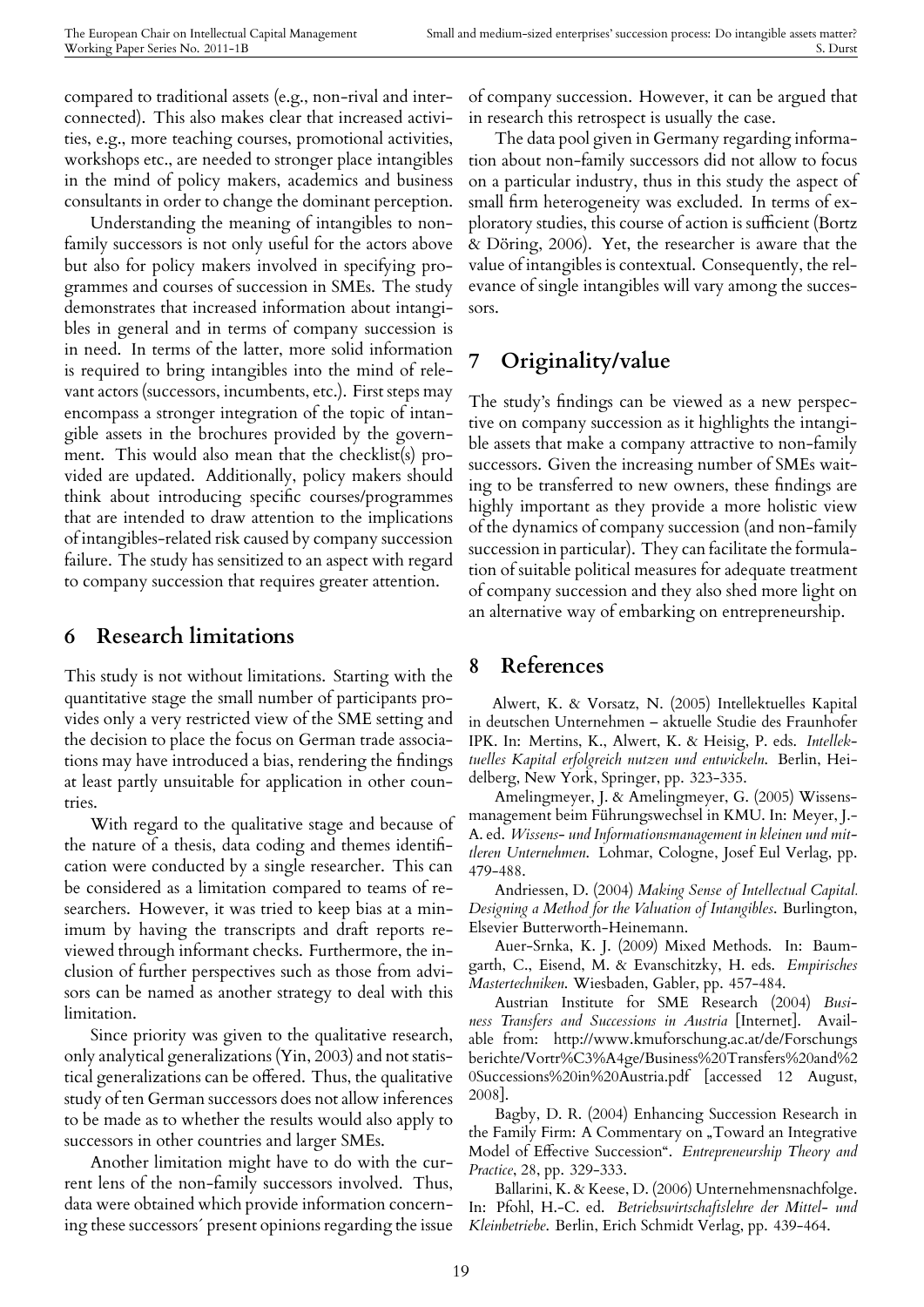Ballinger, G. A., Schoorman, F. D. & Lehman, D. W. (2009) Will you trust your new boss? The role of affective reactions to leadership succession. *The Leadership Quarterly*, 20, pp. 219-232.

Berg, H. & Koch, L. T. (2006) Nachfolge in eigentümergeführten Unternehmungen aus strategischer Perspektive – eine ressourcenökonomische Analyse. In: Brost, H., Faust, M. & Thedens, C. eds. *Unternehmensnachfolge im Mittelstand*. Frankfurt a. M., Bankakademie Verlag, pp. 25-42.

Birley, S. (1986) Succession in the Family Firm: The Inheritor´s View. *Journal of Small Business Management*, 24 (3), pp. 36-43.

Bontis, N. (2002) Managing Organizational Knowledge by Diagnosing Intellectual Capital. In: Choo, C. W. & Bontis, N. eds. *The Strategic Management of Intellectual Capital and Organizational Knowledge*. Oxford, Oxford University Press, pp. 621-642.

Bontis, N. (1998) Intellectual capital: an exploratory study that develops measures and models. *Management Decision*, 36 (2), pp. 63-76.

Bornemann, M. & Alwert, K. (2007) The German guideline for intellectual capital reporting: method and experiences. *Journal of Intellectual Capital*, 8 (4), pp. 563-576.

Bortz, J. & Döring, N. (2006) *Forschungsmethoden und Evaluation für Human- und Sozialwissenschaftler*. 4th ed. Heidelberg, Springer.

Bracci, E. & Vagnoni, E. (2005) *Managing intellectual capital in small-medium family business succession: an integrated framework*. Working Paper presented to the 1st EIASM Workshop on Visualising; Measuring, and Managing Intangibles and Intellectual Capital, 18-20 October, Ferrara, Italy.

Bridge, S., O'Neill, K. & Cromie, S. (2003) *Understanding Enterprise, Entrepreneurship and Small Business*. 2nd ed. Basingstoke, New York, Palgrave Macmillan.

Bruce, D. & Picard, D. (2006) Making succession a success: Perspectives from Canadian Small and Medium-Sized Enterprises. *Journal of Small Business Management*, 44 (2), pp. 306-310.

Bruyat, C. & Julien, P.-A. (2000) Defining the field of research in entrepreneurship. *Journal of Business Venturing*, 16, pp. 165-180.

Bryman, A. & Teevan, J. J. (2005) *Social Research Methods*. Canadian Edition, Don Mills, Ontario, Oxford University Press.

Bundesministerium für Wirtschaft und Arbeit (BMWA) (2004) *Intellectual capital statement – Made in Germany*. Guideline. August 2004.

Burgman, R. & Roos, G. (2007) The importance of intellectual capital reporting: evidence and implications. *Journal of Intellectual Capital*, 8 (1), pp. 7-51.

Cabrera-Suárez, K. (2005) Leadership transfer and the successor's development in the family firm. *The Leadership Quarterly*, 16, pp. 71-96.

Carter, S. & Jones-Evans, D. (2006) Introduction. In: Carter, S. & Jones-Evans, D. eds. *Enterprise and Small Business*. 2nd ed. Harlow, Pearson, pp. 1-4.

Claessen, E. (2005) Strategic use of IC reporting in small and medium-sized IT companies. A progress report from a Nordic project. *Journal of Intellectual Capital*, 6 (4), pp. 558- 569.

Commission of the European Communities (2006) *Transfer of Businesses – Continuity through a new beginning*, Brussels, 14.03.2006.

Creswell, J. W. (2003) *Research Design. Qualitative, Quantitative and Mixed Methods Approaches*. 2nd ed. Thousand Oaks, CA, Sage.

Crossan, F. (2003) Research philosophy: towards an understanding. *NURSE researcher*, 11 (1), pp. 46-55.

Curran, J. & Blackburn, R. A. (2001) *Researching the Small Enterprise*. London, Sage.

Damodaran, A. (2002) *Investment Valuation. Tools and techniques for determining the value of any asset*. 2nd ed. New York, John Wiley & Sons.

De Clercq, D. & Arenius, P. (2006) The Role of Knowledge in Business Start-up Activity. *International Small Business Journal*, 24 (4), pp. 339-358.

Delmar, F. & Shane, S. (2004) Legitimating first: organizing activities and the survival of new ventures. *Journal of Business Venturing*, 19, pp. 385-410.

Dess, G. G., Ireland, R. D., Zahra, S. A., Floyd, S. W., Janney, J. J. & Lane, P. J. (2003) Emerging Issues in Corporate Entrepreneurship. *Journal of Management*, 29 (3), pp. 351- 378.

Directorate General for Research and Technological Development (DG Research) (2006) *RICARDIS: Reporting Intellectual Capital to Augment Research, Development and Innovation in SMEs*. European Communities, June 2006.

Dyck, B., Mauws, M., Starke, F. A. & Mischke, G. (2002) Passing the baton. The importance of sequence, timing, technique and communication in executive succession. *Journal of Business Venturing*, 17, pp. 143-162.

Easterby-Smith, M., Thorpe, R. & Jackson, P. R. (2008) *Management Research*. 3rd ed. London, Sage.

Edvinsson, L. (2005) Das unerschöpfliche Potenzial des intellektuellen Kapitals. In: Mertins, K., Alwert, K. & Heisig, P. eds. *Intellektuelles Kapital erfolgreich nutzen und entwickeln*. Berlin, Heidelberg, New York, Springer, pp. 361-374.

Edvinsson, L. & Kivikas, M. (2007) Intellectual capital (IC) or Wissensbilanz process: some German experiences. *Journal of Intellectual Capital*, 8 (3), pp. 376-385.

Edvinsson, L. & Malone, M. S. (1997) *Intellectual Capital. The proven way to establish your company's real value by measuring its hidden brainpower*. London, Piatkus.

Flick, U. (2007) *Qualitative Sozialforschung. Eine Einführung*. Reinbek, rowohlts enzyklopädie.

Frankfort-Nachmias, C. & Nachmias, D. (1994) *Research Methods in the Social Sciences*. 4th ed. London, Melbourne, Auckland, Edward Arnold.

Fueglistaller, U., Müller, C. & Volery, T. (2004) *Entrepreneurship*. Wiesbaden, Gabler.

Gallego, I. & Rodríguez, L. (2005) Situation of intangible assets in Spanish firms: an empirical analysis. *Journal of Intellectual Capital*, 6 (1), pp. 105-126.

Gephart, R. P. (1978) Status Degradation and Organizational Succession: An Ethno- methodological Approach. *Administrative Science Quarterly*, 23 (4), pp. 553-581.

Giambatista, R. C., Rowe, W. G. & Riaz, S. (2005) Nothing succeeds like succession: A critical review of leader succession literature since 1994. *The Leadership Quarterly*, 16, pp. 963-991.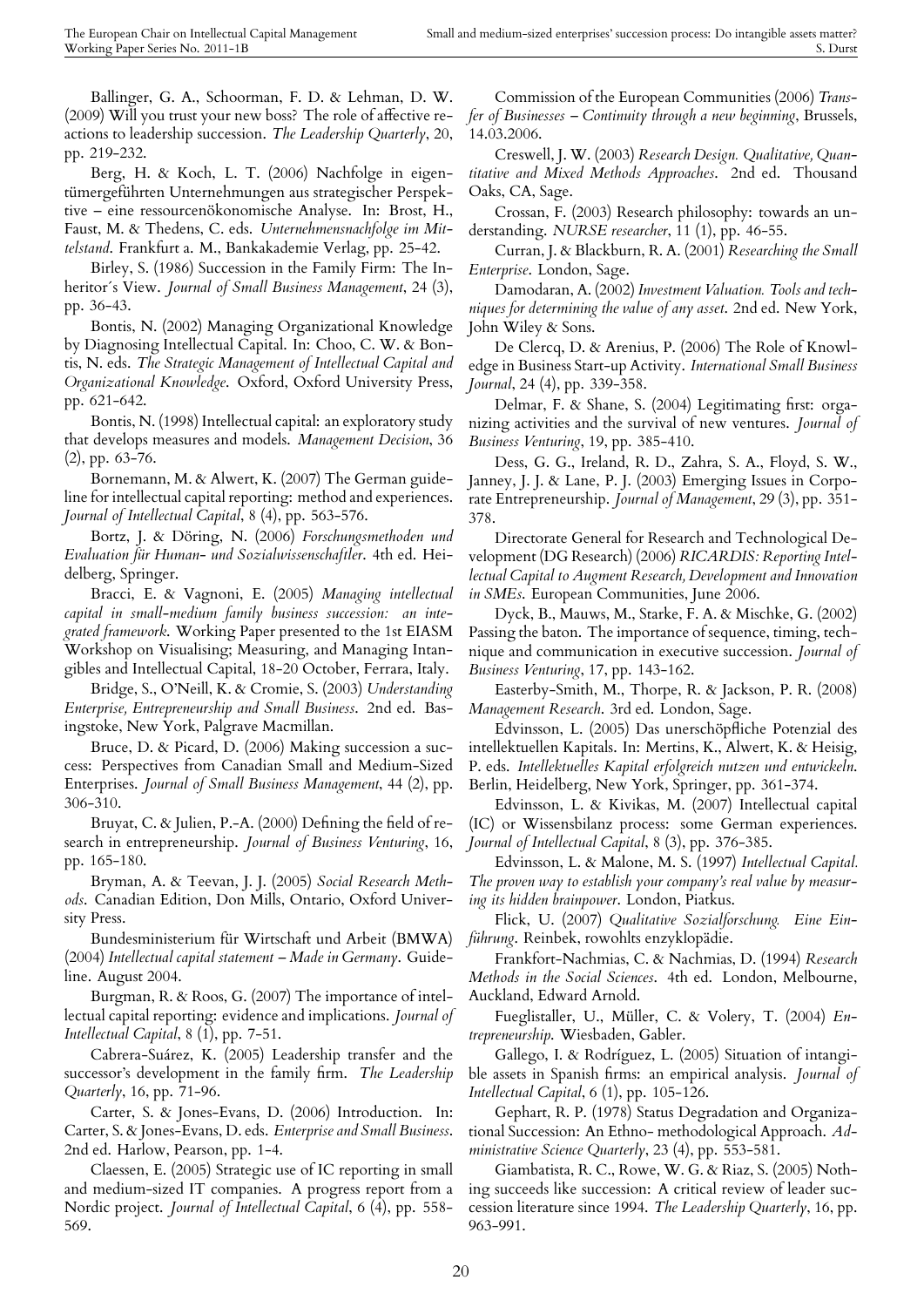Greene, J. C., Caracelli, V. J. & Graham, W. F. (1989) Toward a Conceptual Framework for Mixed-Method Evaluation Designs. *Educational Evaluation and Policy Analysis*, 11 (3), Fall, pp. 255-274.

Guthrie, J. (2001) The management, measurement and the reporting of intellectual capital. *Journal of Intellectual Capital*, 2 (1), pp. 27-41.

Hall, R. (1993) A framework linking intangible resources and capabilities to sustainable competitive advantage. *Strategic Management Journal*, 14 (8), pp. 607-618.

Hand, J. R. M. & Lev, B. (2003) Introduction and Overview. In: Hand, J. R. M. & Lev, B. eds. *Intangible Assets. Values, Measures, and Risks*. Oxford, Oxford University Press.

Handler, W. C. (1994) Succession in Family Business: A Review of the Research. *Family Business Review*, VII (2), Summer, pp. 133-157.

Haveman, H. A. (1993) Ghosts of managers past: Managerial succession and organizational mortality. *Academy of Management Journal*, 36, pp. 864-881.

Hayton, J.C. (2005) Competing in the new economy: the effect of intellectual capital on corporate entrepreneurship in high-technology new venture. *R&D Management*, 35 (2), pp. 137-155.

Henn, M., Weinstein, M. & Foard, N. (2009) *A Critical Introduction to Social Research*. 2nd ed. London, Sage.

Henry, A. (2008) *Understanding Strategic Management*. Oxford, Oxford University Press.

Herbig, P., Golden, J. E. & Dunphy, S. (1994) The Relationship of Structure to Entre-preneurial and Innovative Success. *Marketing Intelligence & Planning*, 12 (9), pp. 37-48.

Inkpen, A. C. (1996) Creating Knowledge through Collaboration. *California Management Review*, 39 (1), pp. 123- 140.

Ip, B. & Jacobs, G. (2006) Business succession planning: a review of the evidence. *Journal of Small Business and Enterprise Development*, 13 (3), pp. 326-350.

Isfan, K. (2002) *Unternehmensübernahmen durch Frauen*. Wiesbaden, Deutscher Universitäts-Verlag.

Jennings, P. & Beaver, G. (1997) The Performance and Competitive Advantage of Small Firms: A Management Perspective. *International Small Business Journal*, 15 (2), pp. 63- 75.

Johnson, R. B. & Onwuegbuzie, A. J. (2004) Mixed Methods Research: A Research Paradigm Whose Time Has Come. *Educational Researcher*, 33 (7), pp. 14-26.

Kerkhoff, E., Ballarini, K. & Keese, D. (2004) *Generationswechsel in mittelständischen Unternehmen*. Karlsruhe, Von Loeper Literaturverlag.

Kesner, I. F. & Dalton, D. R. (1994) Top management turnover and CEO succession: An investigation of the effects of turnover on performance. *Journal of Management Studies*, 31 (5), pp. 701-713.

Klenke, K. (2008) *Qualitative Research in the Study of Leadership*. Bingley, Emerald Group Publishing.

Kupi, E., Sillanpää, V. & Ilomäki, K. (2008) Risk Management of Intangible Assets. In: Schiuma, G. & Spender, JC eds. Proceedings of the International Forum on Knowledge Asset Dynamics, June 26-27, 2008, Matera, Italy. Center for Value Management – University of Basilicata, Potenza & Institute of Knowledge Asset Management, Matera, pp. 259-269.

Kuratko, D. F. & Hodgetts, R. M. (2004) *Entrepreneurship.*

*Theory, Process, and Practice*. 6th ed. Beijing, Tsinghua University Press.

Lambrecht, J. & Donckels, R. (2006) Towards a business family dynasty: a lifelong, continuing process. In: Poutziouris, P. Z., Smyrnios, K. X. & Klein, S. B. eds. *Handbook of Research on Family Business. Cheltenham*, Edward Elgar, pp. 388-401.

Lamnek, S. (2005) *Qualitative Sozialforschung*. 4th ed. Weinheim, Basel, Beltz Verlag.

Lauterbach, B., Vu, J. & Weisberg, J. (1999) Internal vs. External Succession and Their Effect on Firm Performance. *Human Relations*, 52 (12), pp. 1485-1504.

Le Breton-Miller, I., Miller, D. & Steier, L. P. (2004) Toward an Integrative Model of Effective FOB Succession. *Entrepreneurship Theory and Practice*, Summer, pp. 305-328.

Lee, K. S., Lim, G. H., & Lim, W. S. (2003) Family business succession: Appropriation risk and choice of successor. *Academy of Management Review*, 28, pp. 657-666.

Lev, B. (2001) *Intangibles. Management, Measurement, and Reporting*. Washington D. C., Brookings Institution Press.

Longenecker, J. G. & Schoen, J. E. (1978) *Management Succession in the Family Business. Journal of Small Business Management*, 16 (3), July, pp. 1-6.

Malinen, P. & Stenholm, P. (2002) Like Father Like Son? Transfer of Entrepreneurship in the Finnish Small Family Business Succession Context. In: *Proceedings of the Family Business Network Annual World Conference* 2002. 14th September, Helsinki, Finland.

Marr, B. (2005) Strategic management of intangible value drivers. In: Coate, P. ed. Handbook of Business Strategy, 6 (1), pp. 147-154.

Marr, B. & Spender, J.-C. (2004) Measuring knowledge assets – implications of the knowledge economy for performance measurement. *Measuring Business Excellence*, 8 (1), pp. 18-27.

Maykut, P. & Morehouse, R. (1994) *Beginning Qualitative Research. A Philosophic and Practical Guide*. London, The Falmer Press.

Miles, M. B. & Huberman, A. M. (1994) *An Expanded Sourcebook. Qualitative Data Analysis*. 2nd ed. Thousand Oaks, CA, Sage.

Mitchell, J.R., Hart, T. A., Valcea, S. & Townsend, D. M. (2009) Becoming the Boss: Discretion and Postsuccession Success in Family Firms. *Entrepreneurship Theory and Practice*, November, pp. 1201-1218.

Morris, M. H., Williams, R. W. & Nel, D. (1996) Factors influencing family business succession. International *Journal of Entrepreneurial Behaviour & Research*, 2 (3), pp. 68- 81.

Morris, M. H., Williams, R. O., Allen, J. A. & Avila, R. A. (1997) Correlates of success in family business transitions. *Journal of Business Venturing*, 12, pp. 385-401.

Motwani, J., Levenburg, N. M., Schwarz, T. V. & Blankson, C. (2006) Succession Planning in SMEs. *International Small Business Journal*, 24 (5), pp. 471-495.

Nonaka, I., Toyama, R. & Konno, N. (2001) SECI, Ba and Leadership: a Unified Model of Dynamic Knowledge Creation. In: Nonaka, I. & Teece, D. eds. *Managing Industrial Knowledge. Creation, Transfer and Utilization*. London, Sage, pp. 13-43.

Olbrich, M. (2005) *Unternehmensnachfolge durch Unternehmensverkauf*. Wiesbaden, Deutscher Universitätsverlag.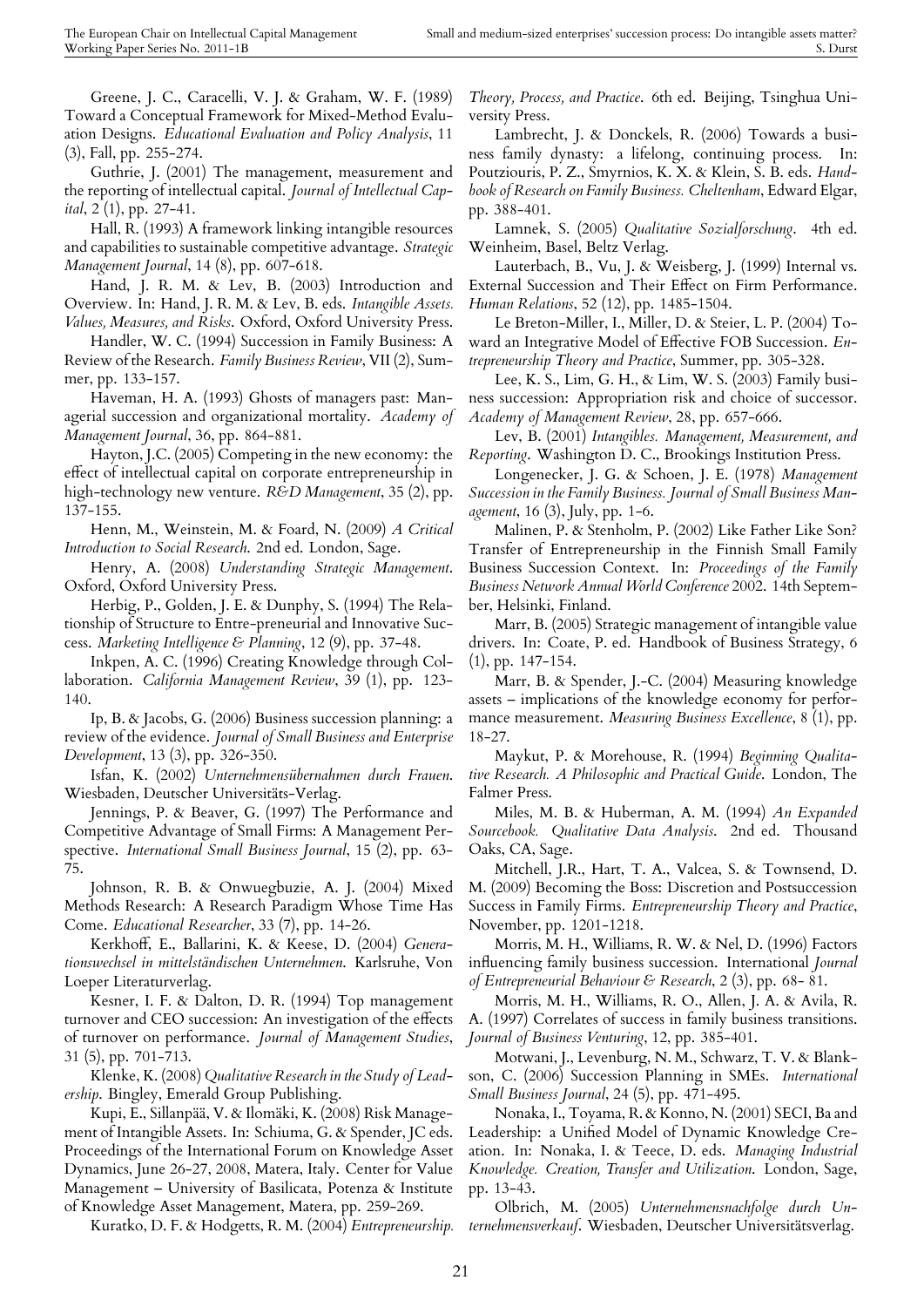Pasanen, M. & Laukkanen, T. (2006) Team-managed growing SMEs: a distinct species? *Management Research News*, 29 (11), pp. 684-700.

Patton, M. Q. (2002) *Qualitative Research & Evaluation Methods*. 3rd ed. Thousand Oaks, CA, Sage.

Petty, R. & Guthrie, J. (2000) Intellectual capital literature review. Measurement, reporting and management. *Journal of Intellectual Capital*, 1 (2), pp. 155-176.

Pick, P. & Bouncken, R. B. (2005) Schnell oder langsam – gemeinsam oder souverän? Gestaltung des Wissenstransfers bei der Unternehmensnachfolge. In: Meyer, J.-A. ed. *Wissens- und Informationsmanagement in kleinen und mittleren Unternehmen*. Lohmar, Cologne, Josef Eul Verlag, pp. 489- 508.

Pitcher, P., Chreim, S. & Kisfalvi, V. (2000) CEO succession research: methodological bridges over troubled waters. *Strategic Management Journal*, 21, pp. 625-648.

Ribeiro, L. L. & Tironi, L. F. (2006) *The role of venture capitalists in the identification and measurement of intangible assets* [Internet]. Available from: <http://papers.ssrn.com/sol3/papers.cfm?abstract id=965594> [Accessed 26 July, 2007].

Rissbacher, C. & Stahl, H. K. (2003) Kooperationsfähigkeit – Stillschweigend vorausgesetzt und doch rar. In: Stahl, H. K. & Hinterhuber, H. H. eds. *Erfolgreich im Schatten der Grossen. Wettbewerbsvorteile für kleine und mittlere Unternehmen*. Berlin, Erich Schmidt Verlag, pp. 117-133.

Robbie, K. & Wright, M. (1995) Managerial and ownership succession and corporate restructuring: The case of management buy-ins. *Journal of Management Studies*, 32 (7), pp. 527-549.

Robson, C. (2002) *Real world research: a resource for social scientists and practitioner-researcher*. 2nd ed. Malden, MA, Blackwell.

Roos, G. (2005) Intellectual capital and strategy: a primer for today's manager. In: Coate, P. ed. *Handbook of Business Strategy*, 6 (1), pp. 123-132.

Roos, G., Bainbridge, A. & Jacobsen, K. (2001) Intellectual capital analysis as a strategic tool. *Strategy and Leadership Journal*, May, pp. 21-26.

Roos, G. & Pike, S. (2007) *Intellectual Capital Research: A Personal View*. Paper presented to the IC-Congress 2007, 3-4 May, Haarlem, The Netherlands.

Roos, G., Pike, S. & Fernström, L. (2005) *Managing Intellectual Capital in Practice*. Burlington, MA, Oxford, Butterworth-Heinemann.

Ross, S. A., Westerfield, R. W. & Jaffe, J. (2002) *Corporate Finance*. 6th ed. Boston, McGraw-Hill.

Santora, J. C. & Sarros, J. C. (1995) Mortality and leadership succession: a case study. *Leadership & Organization Development Journal*, 16 (7), pp. 29-32.

Saunders, M., Lewis, P. & Thornhill, A. (2007) *Research Methods for Business Students*. 4th ed. Harlow, Essex, Pearson Education Limited.

Scarborough, N. M. & Zimmerer, T. W. (2001) *Effective Small Business Management*. Beijing, Tsinghua University Press.

Schlömer, N. & Kay, Rosemarie (2008) Familienexterne Nachfolge – Das Zusammenfinden von Übergebern und Übernehmern. Institut für Mittelstandsforschung (IfM), IfM-Materialien Nr. 182, August 2008.

Schulte, R. & Wille, C. (2006) Unternehmensnachfolgeprozesse in Klein- und Mikrounternehmen – Ergebnisse einer empirischen Untersuchung. In: Brost, H., Faust, M. & Thedens, C. eds. *Unternehmensnachfolge im Mittelstand*. Frankfurt a. M., Bankakademie Verlag, pp. 393-415.

Sharma, P., Chrisman, J. J. & Chua, J. H. (2003) Predictors of satisfaction with the succession process in family firms. *Journal of Business Venturing*, 18, pp. 667-687.

Spender, J.-C. (1996) Making Knowledge the Basis of a Dynamic Theory of the Firm. *Strategic Management Journal*, 17, pp. 45-62.

Stewart, T.A. (1999) *Intellectual Capital. The New Wealth Of Organizations*. New York, Doubleday.

Stokes, D. (2006) Innovation and the small business. In: Carter, S. & Jones-Evans, D. eds. *Enterprise and Small Business*. 2nd ed. Harlow, Pearson, pp. 324-337.

Subramaniam, M. & Youndt, M. A. (2005) The influence of intellectual capital on the types of innovative capabilities. *Academy of Management Journal*, 48 (3), pp. 450-463.

Sveiby, K.-E. (1997) *The Intangible Asset Monitor* [Internet]. Available from: <http://www.sveiby.com/articles> [Accessed 16 May, 2005].

Szulanski, G. (1996) Exploring internal stickiness: Impediments to the transfer of best practice within the firm. *Strategic Management Journal*, 17, pp. 27-44.

Szyperski, N. & Nathusius, K. (1999) *Probleme der Unternehmensgründung: eine betriebswirtschaftliche Analyse unternehmerischer Startbedingungen*. 2nd ed. Lohmar, Cologne, Josef Eul Verlag.

Tashakkori, A. & Teddlie, C. (1998) *Mixed Methodology. Combining Qualitative and Quantitative Approaches*. Thousand Oaks, CA, Sage.

Taylor, S. J. & Bogdan, R. (1998) *Introduction to qualitative research methods - a guidebook and resource*. New York, John Wiley & Sons.

Townsend, D.M., Busenitz, L.W. & Arthurs, J.D. (2010) To start or not to start: Outcome and ability expectations in the decision to start a new venture. *Journal of Business Venturing*, 25, pp. 192-202.

Von Krogh, G. & Grand, S. (2002) From Economic Theory toward a Knowledge-Based Theory of the Firm. In: Choo, C. W. & Bontis, N. eds. *The Strategic Management of Intellectual Capital and Organizational Knowledge*. Oxford, Oxford University Press, pp. 163-184.

Wasserman, N. (2003) Founder-CEO Succession and the Paradox of Entrepreneurial Success. *Organization Science*, 14 (2), March-April, pp. 149-172.

Watters, J., Jackson, F. & Russell, I. (2006) Capturing intangibles for improved IA management and benchmarking. *Journal of Intellectual Capital*, 7 (4), pp. 549-567.

Weinzimmer, L. G. (1997) Top Management Team Correlates of Organizational Growth in a Small Business Context: A Comparative Study. *Journal of Small Business Management*, July, pp. 1-9.

Yin, R. K. (2003) *Case Study Research: Design and Methods*. 3rd ed. Thousand Oaks, CA, London, New Delhi, Sage.

Zambon, S. (2006) Is there a disciplinary field called intangibles and intellectual capita? *Journal of Intellectual Capital*, 7 (4), Introduction.

Zambon, S. (2004) Intangibles and Intellectual Capital: An Overview of the Reporting Issues and Some Measurement